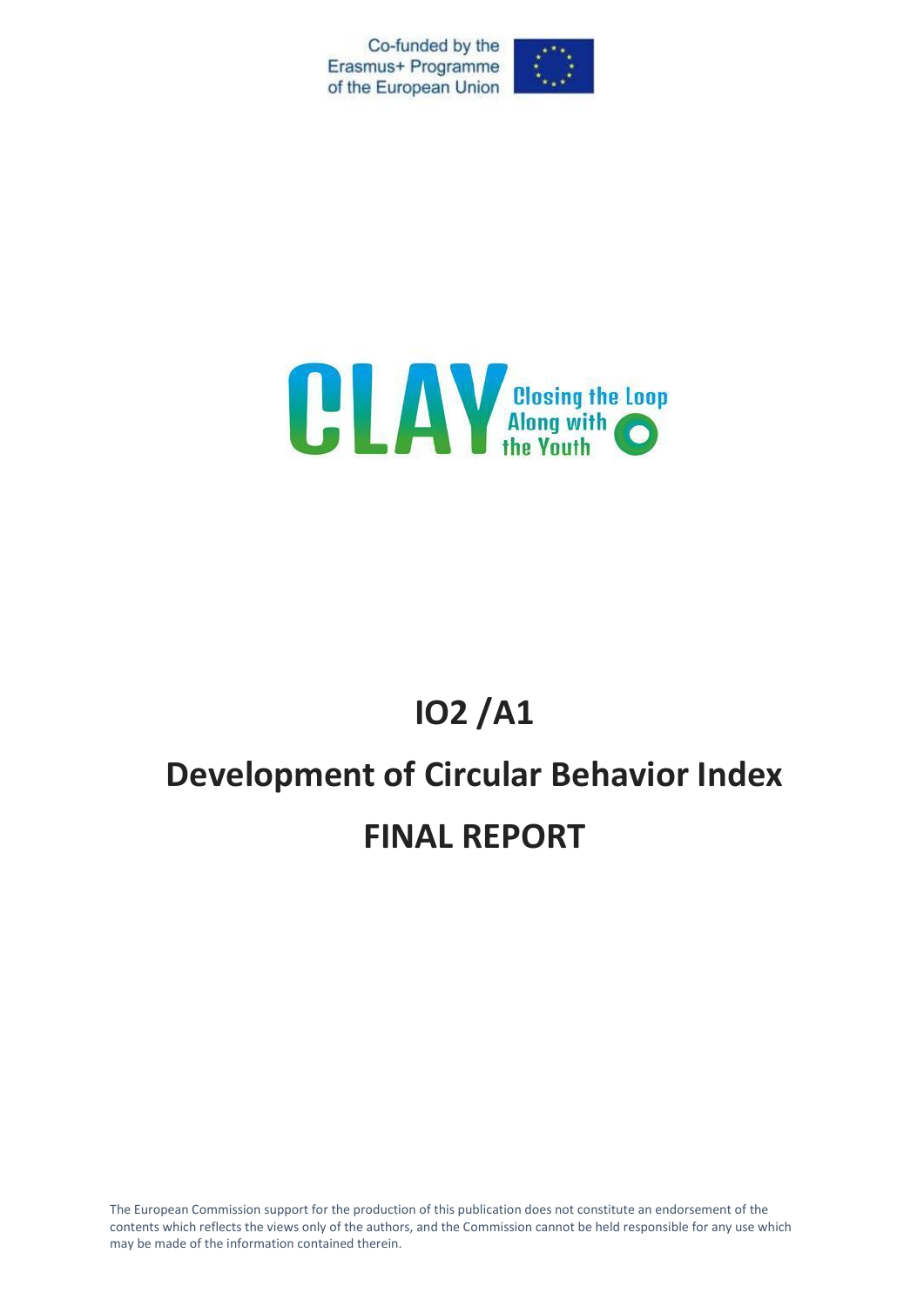

# <span id="page-1-0"></span>**Summary**

This output is a continuous stage of the IO1. In this context, the literature of circular economy will be screened first. Then, circular activities and circular and linear consumption attitudes of the partner countries, which are common among the youth, will be examined. In this context, by screening circular economy literatures an index will be developed in order to measure both attitudes and behaviors of young people on circular economy. With the help of this index, it will be understood how the youth are prone to participate in circular activities and moreover, attitudes and behaviors of closing the loop approach will be tried to be understood. The index prepared under this output had been applied and data had been collected.

| Summary                                                     | $\mathcal{P}$ |
|-------------------------------------------------------------|---------------|
| Task 2 - Assessment of the Items by Experts                 | 3             |
| Task 3. Development of Proposed Index                       | 3             |
| Circular Economy Index" Item Pool After Experts Assessments | 22            |
| Task 4. Measuring the Validity and Reliability of Index     | 24            |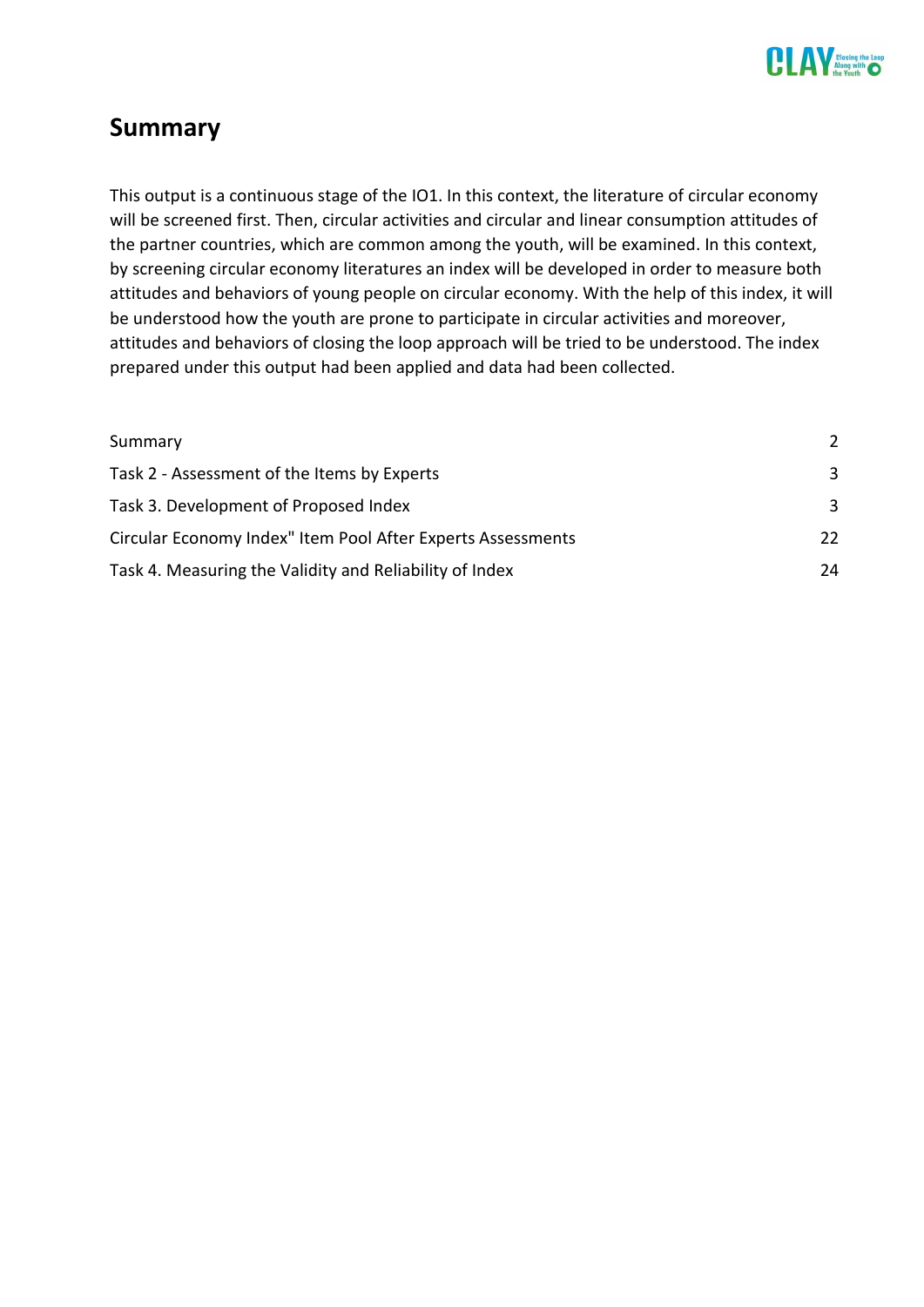

# <span id="page-2-0"></span>**Task 2 - Assessment of the Items by Experts**

The item pool had been asked to experts from each partner country to create a more comprehensive and complete index. The experts evaluated the items.

During the index development process, 4 partners from 4 countries presented the prepared item pool for experts' opinions. An evaluation form consisting of two parts was prepared for the *content validity* test. Each partner consulted 5 experts and *the content validity* of the item pool prepared according to the opinions of these experts was tested. The total number of experts is 22. 15 experts from Turkey, Austria, and the Czech Republic (5 per each) and 7 experts from Italy have reported opinions.

In the first part of the evaluation form, experts were asked to evaluate the items one by one with options such as "The item is not necessary", "The item is necessary but major revision required", "The item is necessary but minor revision required" and "The item is necessary". In the second part of the evaluation form, the suggestions of the experts regarding the items were asked in an open-ended manner.

The response of the experts according to the four options given was used to calculate the Content Validity Ratio (1). Those in acceptable value ranges have been reviewed according to the suggestions (2) of the experts. Thus, the item pool was reviewed in two stages and the index was made ready for the pilot study.

# <span id="page-2-1"></span>**Task 3. Development of Proposed Index**

The answers from the experts was discussed. Items which are not necessarily due to the experts were removed from the index. The remaining items and other indicators are harmonized and combined together. The index is ready for the pilot study. At last a pilot study will be held with 40 young in each country (Round1).

The Content Validity of the Circular Economy Index Item Pool

| IT1             | 0,636364 | <b>IT16</b> | 0,909091     | <b>IT31</b> | 0,727273 | <b>IT46</b> | 0,636364 |
|-----------------|----------|-------------|--------------|-------------|----------|-------------|----------|
| IT2             | 0,727273 | IT17        | 1            | <b>IT32</b> | 0,636364 | <b>IT47</b> | 0,727273 |
| IT <sub>3</sub> | 0.909091 | <b>IT18</b> | 0,909091     | <b>IT33</b> | 0,454545 | <b>IT48</b> | 0.818182 |
| IT4             | 0,636364 | <b>IT19</b> | 1            | <b>IT34</b> | 0,909091 |             |          |
| IT <sub>5</sub> | 0,727273 | <b>IT20</b> | 1            | <b>IT35</b> | 0,909091 |             |          |
| IT <sub>6</sub> | 1        | IT21        | 1            | <b>IT36</b> | 0,818182 |             |          |
| IT7             | 0,909091 | IT22        | $\mathbf{1}$ | <b>IT37</b> | 0,909091 |             |          |
| IT <sub>8</sub> | 0,909091 | IT23        | 1            | <b>IT38</b> | 0,545455 |             |          |
| IT <sub>9</sub> | 0,909091 | IT24        | 1            | <b>IT39</b> | 0,818182 |             |          |
| <b>IT10</b>     | 0,909091 | IT25        | 0,909091     | <b>IT40</b> | 0,909091 |             |          |
| IT11            | 0,909091 | <b>IT26</b> | 0,909091     | <b>IT41</b> | 0,909091 |             |          |

# **Table 1. CVR (Content Validity Ratio)**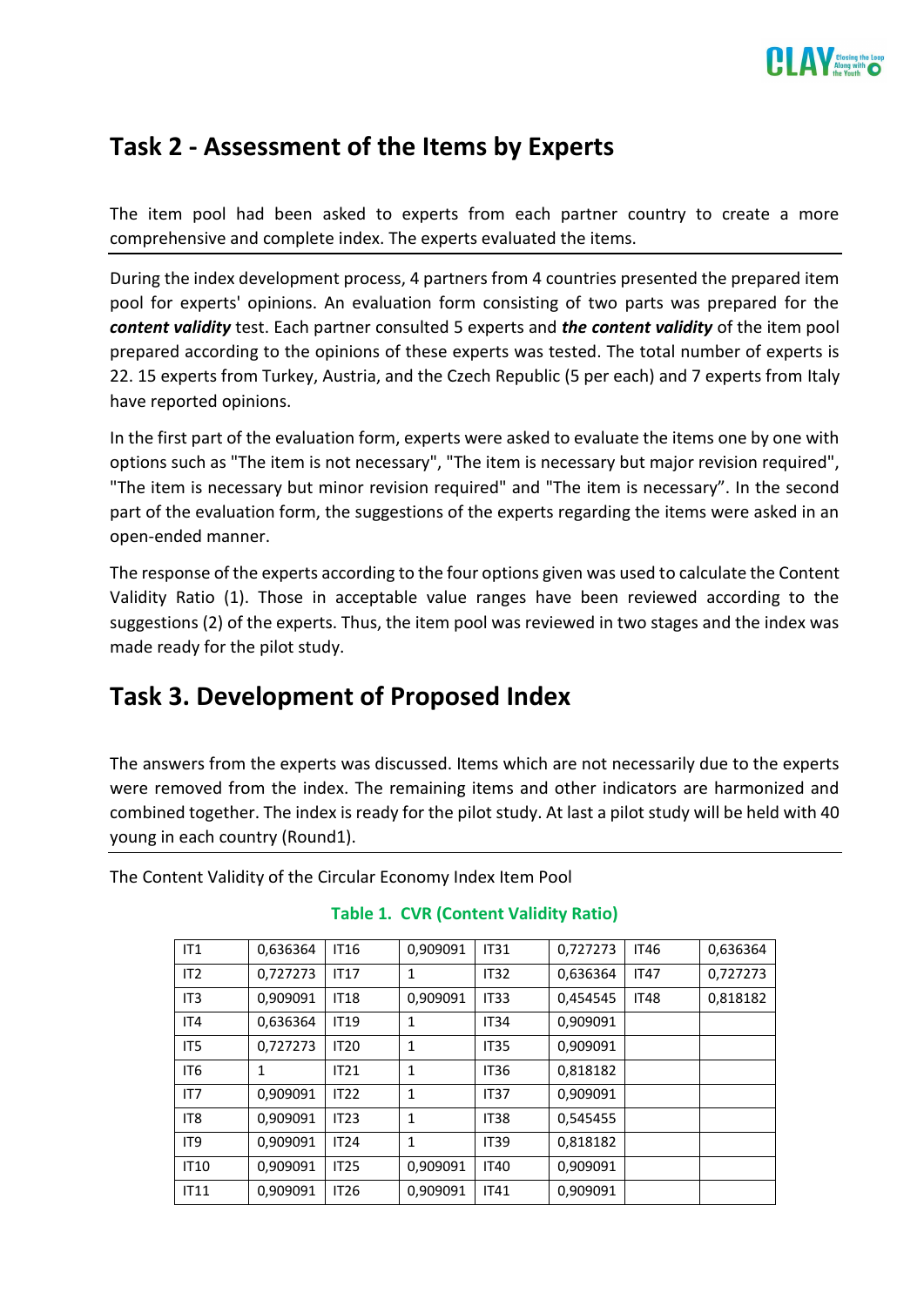

| IT12        | $0.818182$   IT27 |             | 0,909091 | <b>IT42</b> | 0,909091 |  |
|-------------|-------------------|-------------|----------|-------------|----------|--|
| <b>IT13</b> | $0.909091$   IT28 |             |          | <b>IT43</b> | 0,909091 |  |
| <b>IT14</b> | 0,818182          | IT29        | 0,636364 | <b>IT44</b> |          |  |
| <b>IT15</b> |                   | <b>IT30</b> |          | <b>IT45</b> | 0,909091 |  |

The calculation of the CVR: According to Lawshe (1975), *any item, performance on which is perceived to be "essential" by more than half of the experts, has some degree of content validity. The more panelists (beyond 50%) who perceive the item as "essential," the greater the extent or degree of its content validity. With these assumptions in mind, the following formula for the content validity ratio (CVR) was devised:*

$$
CVR = \frac{E - \left(\frac{N}{2}\right)}{\frac{N}{2}}
$$

E: Number of experts indicating "essential"

N: Total number of experts (22)

*Note: The options "," The item is necessary but major revision required "," The item is necessary but minor revision required "and" The item is necessary "are accepted as essential while calculating.*

| Number of experts | Min Value |
|-------------------|-----------|
| 5                 | .99       |
| 6                 | .99       |
| 7                 | .99       |
| 8                 | .75       |
| 9                 | .78       |
| 10                | .62       |
| 11                | .59       |
| 12                | .56       |
| 13                | .54       |
| 14                | .51       |
| 15                | .49       |
| 20                | .42       |
| 25                | .37       |

#### **Table 2. CVR reference value ranges**

According to Table 1. and Table 2., all items are within the acceptable value range. According to Lawshe (1975), the acceptable value range for 22 expert opinions ranges from .37 to .42. CVR value of the items in the Circular Economy Index Item Pool ranges from .45 to 1. As a result, all 48 items suggested after this evaluation were started to be reviewed in line with expert suggestions.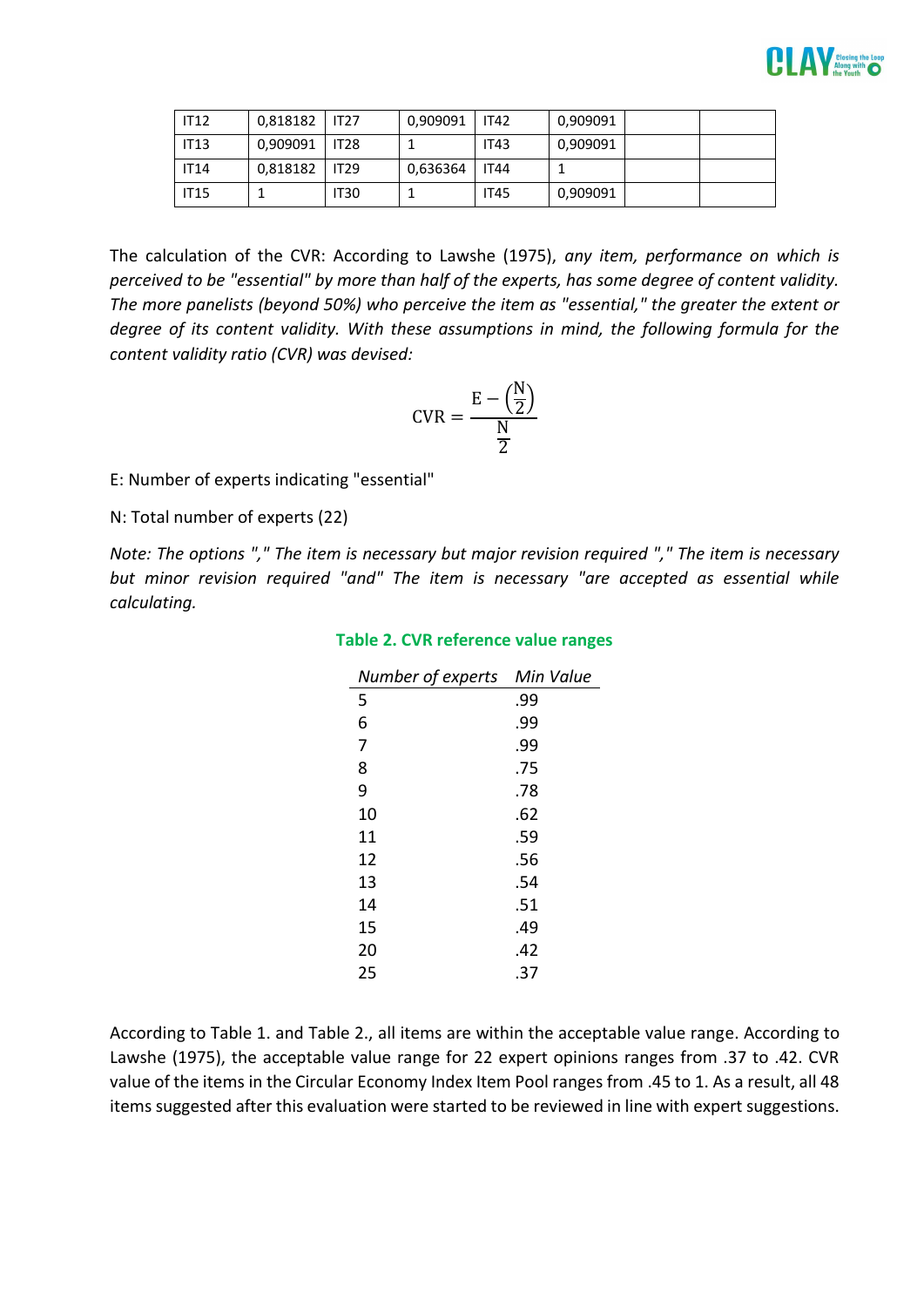

#### **Expert Suggestions for items:**

#### *ITEM 1 - I have a concern for circular economy.*

#### **Suggestions:**

"Question is redundant to the ones below; Will young people understand what is meant? a bit too general? CE only a sub-aspect of activities for sustainability (e.g. environmental protection, social issues, climate change); 1"strongly disagree" to 5 "totally agree"

**Proposed corrections:** it is not necessary because it assumes the respondent's knowledge about circular economy (something not taken for granted). The degree of knowledge about circular economy is included in question 1.2.

● According to me, the items marked as unnecessary are excessively technical, and dedicated to "insiders". A young person does not grasp the technical language used by the circular economist or the designer

● not relevant

● - I think that the order of the questions is fundamental: the level of knowledge of the topic has to be gradually inserted from the beginning. How can I care about something that I have probably never heard of?"

#### **The item after review according to suggestions;**

#### **I have interest about circular economy\*.**

**\*** A circular economy is an economic system of closed loops in which raw materials, components and products lose their value as little as possible, renewable energy sources are used and systems thinking is at the core.

#### *ITEM 2 - I have an appropriate information about circular economy.*

#### **Suggestions:**

"Maybe rephrase: "I know what circular economy is about."

**The item after review according to suggestions;**

**I know what circular economy is about.**

#### *ITEM 3 - I am interested in circular economy practices in the world.*

#### **Suggestions:**

"We suggest reviewing the questions indicated as follows: I am interested in environmental issues at a global level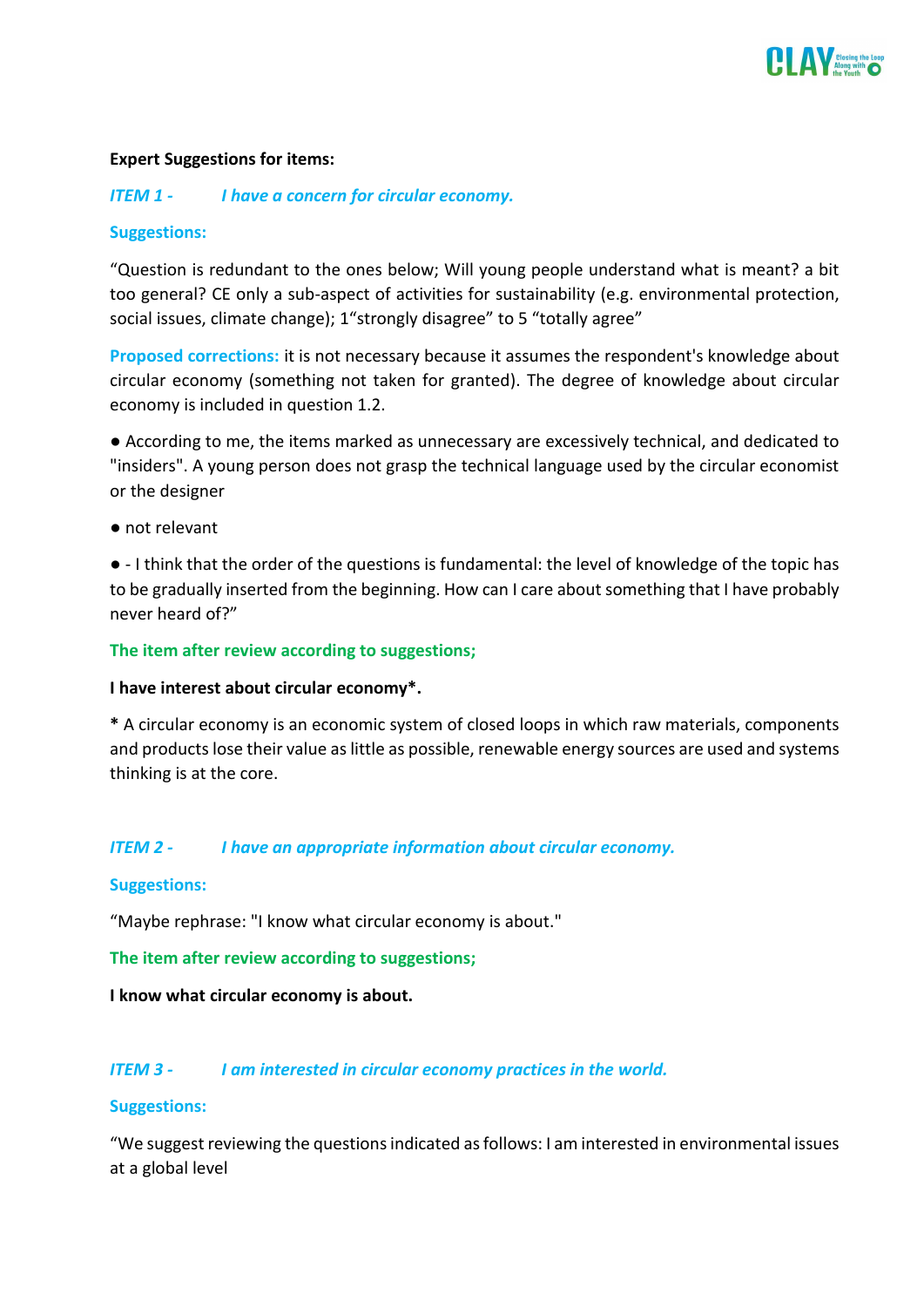

• Minor revisions to do: When you talk about practices, what do you mean? Applications (App)? Please, explain better

- to be changed in: "I am interested in environmental issues at a global level"
- I am interested in environmental issues at a global level.

Young people may not be able to evaluate whether the information is appropriate, but this question could help to evaluate the extent of itself - to which extent young people have appropriate information based on the further answers.

**Suggestion:** I have enough information (depends on what you really need)

**Suggestion:** I know what a "circular economy" means.

can be merged with next question "…in my country and in the world."

"Unclear question; did you mean a fear of not implementing it?

Unclear question; did you mean concern or interest?

**Suggestion:** I am interested in circular economy practices"

**The item after review according to suggestions;**

**I am interested in circular economy practices at a global level.**

#### *ITEM 4 - I am interested in circular economy practices in my country.*

#### **Suggestions:**

"We suggest reviewing the questions indicated as follows: I am interested in environmental issues in my country.

- to be changed in "I am interested in environmental issues in my country"
- I am interested in environmental issues in my country"

**The item after review according to suggestions;**

**I am interested in circular economy practices at my country level.**

# *ITEM 5 - I am aware of the global environmental problems like climate change, global warming etc.*

#### **Suggestions:**

"This question is not necessary in case you accept the suggestions proposed for questions 1.3. and 1.4

- to be changed in "It becomes necessary if the previous changes are not accepted"
- This becomes a necessary question if the previous changes are not accepted.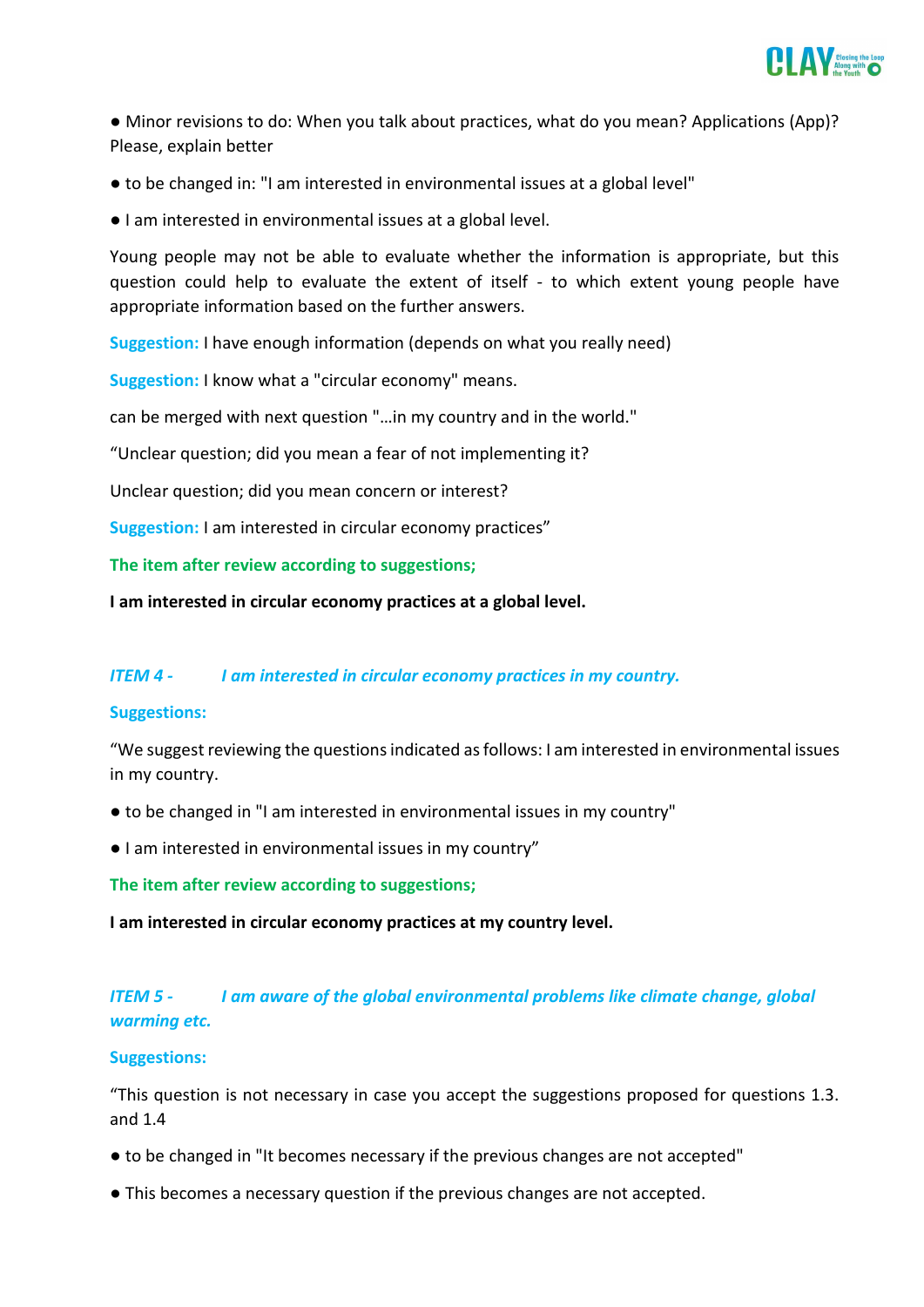

Should be moved to the begin of the questionnaire (for generic towards specific aspects)"

#### **The item after review according to suggestions;**

**I am aware of the global environmental problems like climate change, global warming etc.**

### *ITEM 6 - I know the meaning of the circular economy labels.*

#### Suggestions:

- "I know the meaning of environmental certifications of a product
- When you talk about labels, what do you mean? Which lables?
- to be changed in "I know the meaning of environmental certifications of a product"
- I know the meaning of environmental certifications of a product.

●"circular economy labels" - what does this mean?; Which labels?; Which labels are referred to?; name examples? Are there so many CE labels (besides C2C) add eco-labels?; Yes or no"

#### **The item after review according to suggestions;**

**I know the meaning of the circular economy labels (ecolabel).**

#### *ITEM 7 - The design of products and services is an important feature of circular economy.*

#### **Suggestions:**

- "Product and service design is an important feature for circular economy.
- to be changed in "Products and services design is an important feature for circular economy"
- When it comes to services design, the concept could remain harsh and distant if not properly explained."

**The item after review according to suggestions;**

**The products and services design is an important feature for circular economy.**

#### *ITEM 8 - Digital technology plays an important role for circular economy.*

#### **Suggestions:**

No suggestion.

**The item after review according to suggestions;**

**Digital technology plays an important role for circular economy.**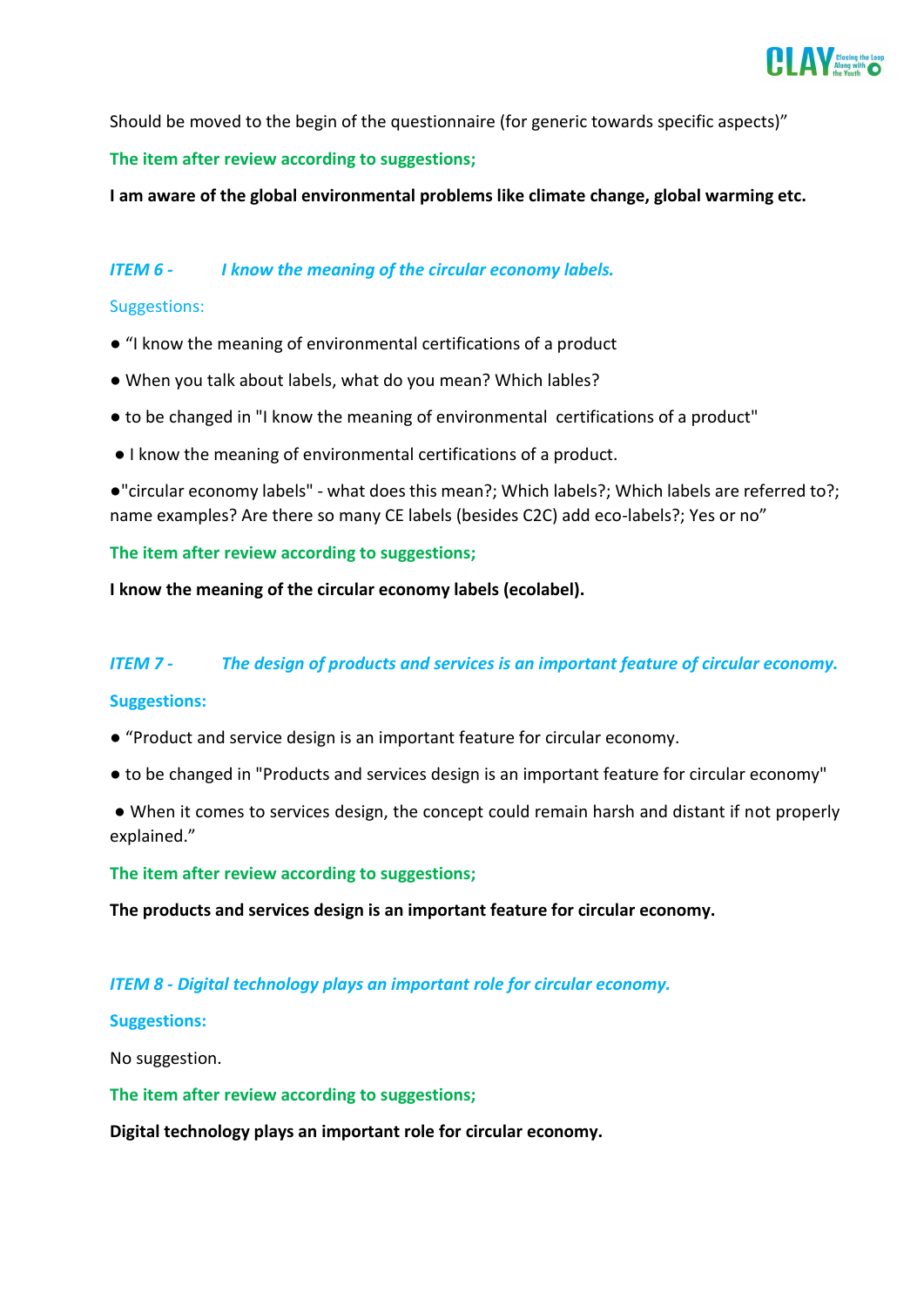

#### *ITEM 9 - Sustaining already produced products is key for circular economy.*

#### **Suggestions:**

● "Supporting the use of goods produced with recycled materials is a central aspect for circular economy.

● What does it mean to "sustain already produced products"? What's the meaning of sustain?

● to be changed in "Supporting the use of goods produced with recycled materials is a central aspect for circular economy."

#### **The item after review according to suggestions;**

**Supporting the use of goods produced with recycled materials is a central aspect for circular economy.**

#### *ITEM 10 - Business models need to be re-thought for circular economy.*

#### **Suggestions:**

● "It is necessary to rethink business models for circular economy (design-production-raw materials supply, etc.).

• to be changed in "It is necessary to rethink business models for circular economy (designproduction-raw materials supply, etc.)"

● Within circular economy it is necessary to rethink business models (design-production-supply of raw materials, etc.)"

#### **The item after review according to suggestions;**

#### **Business models\* need to be re-thought for circular economy.**

\*Circular business models represent fundamentally different ways of producing and consuming goods and services. They have the potential to drive the transition towards a more resource efficient and circular economy and, in doing so, significantly reduce the environmental pressure resulting from economic activity.

#### *ITEM 11 - Waste needs to be used as a resource in circular economy.*

#### **Suggestions:**

No suggestion.

**The item after review according to suggestions;**

**Waste needs to be used as a resource in circular economy.**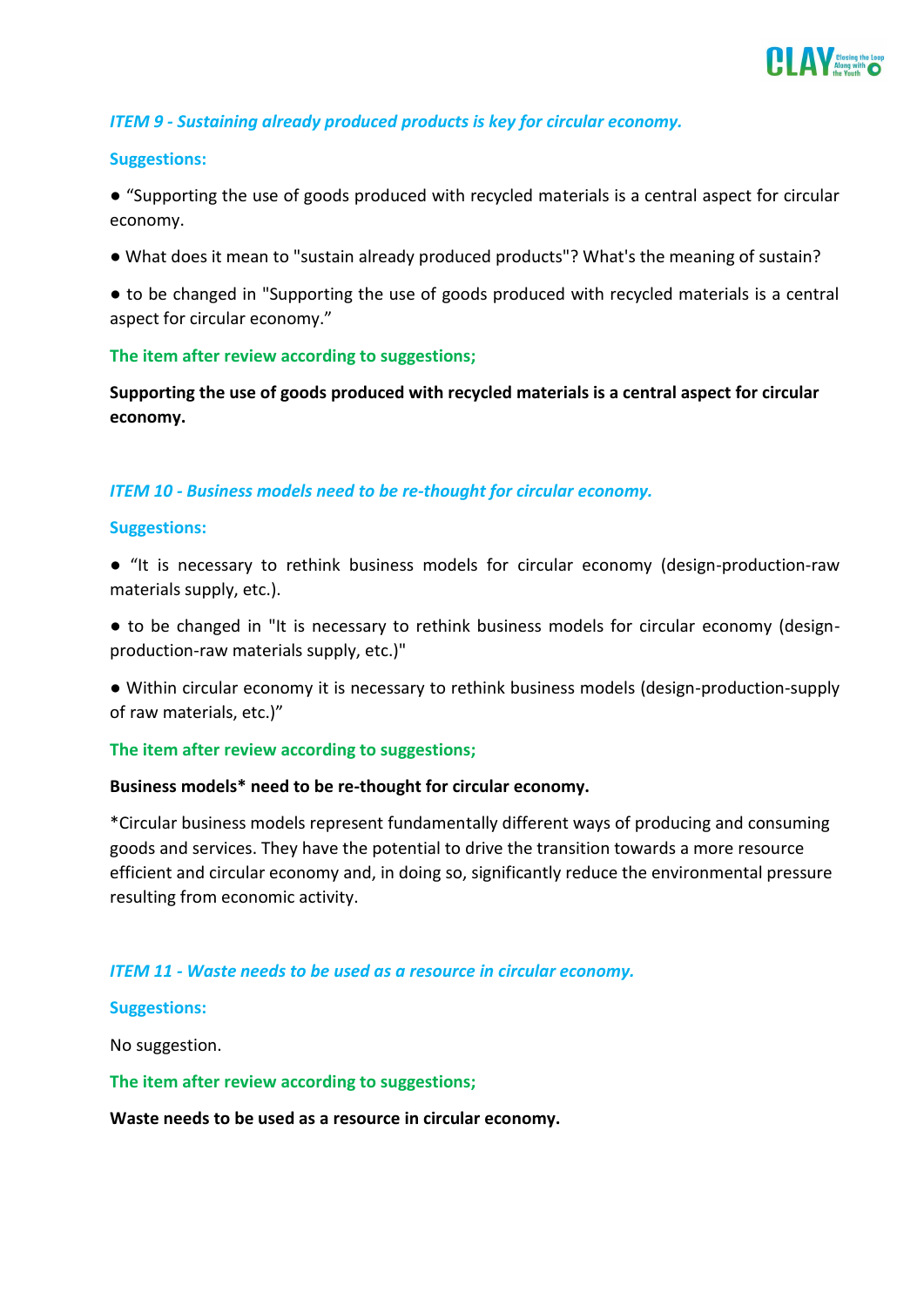

*ITEM 12 - A circular economy needs to be based on regenerative resources.*

#### **Suggestions:**

No suggestion.

**The item after review according to suggestions;**

**A circular economy needs to be based on regenerative resources.**

#### *ITEM 13 - Collaboration and cooperation are main features of a circular economy.*

#### **Suggestions:**

● "Collaboration and cooperation (between PA, business world and citizens) are the main characteristics of circular economy

● to be changed in "Collaboration and cooperation (between PA, business world and citizens) are the main characteristics of circular economy"

● Collaboration and cooperation (between PA, business world and citizens) are the main characteristics of circular economy

**The item after review according to suggestions;**

**The collaboration and cooperation are main features of a circular economy.**

#### *ITEM 14 - I know the true recycling process will reduce the waste of natural resources.*

#### **Suggestions:**

- "Unclear meaning, "true recycling process"?;
- ●Wording? What is a "true" recycling process?; recycling;
- ●what is a true recycling process?"

**The item after review according to suggestions;**

**I know the appropriate recycling process will reduce the waste of natural resources.**

#### *ITEM 15 - I know "zero waste" is the supplementary unit of the circular economy.*

#### **Suggestions:**

●"Zero waste" is the target and the added value in circular economy.

● Zero waste as a supplementary unit. Supplementary to what? A young person may not understand.

● to be changed in "Within circular economy "zero waste" is the target and added value"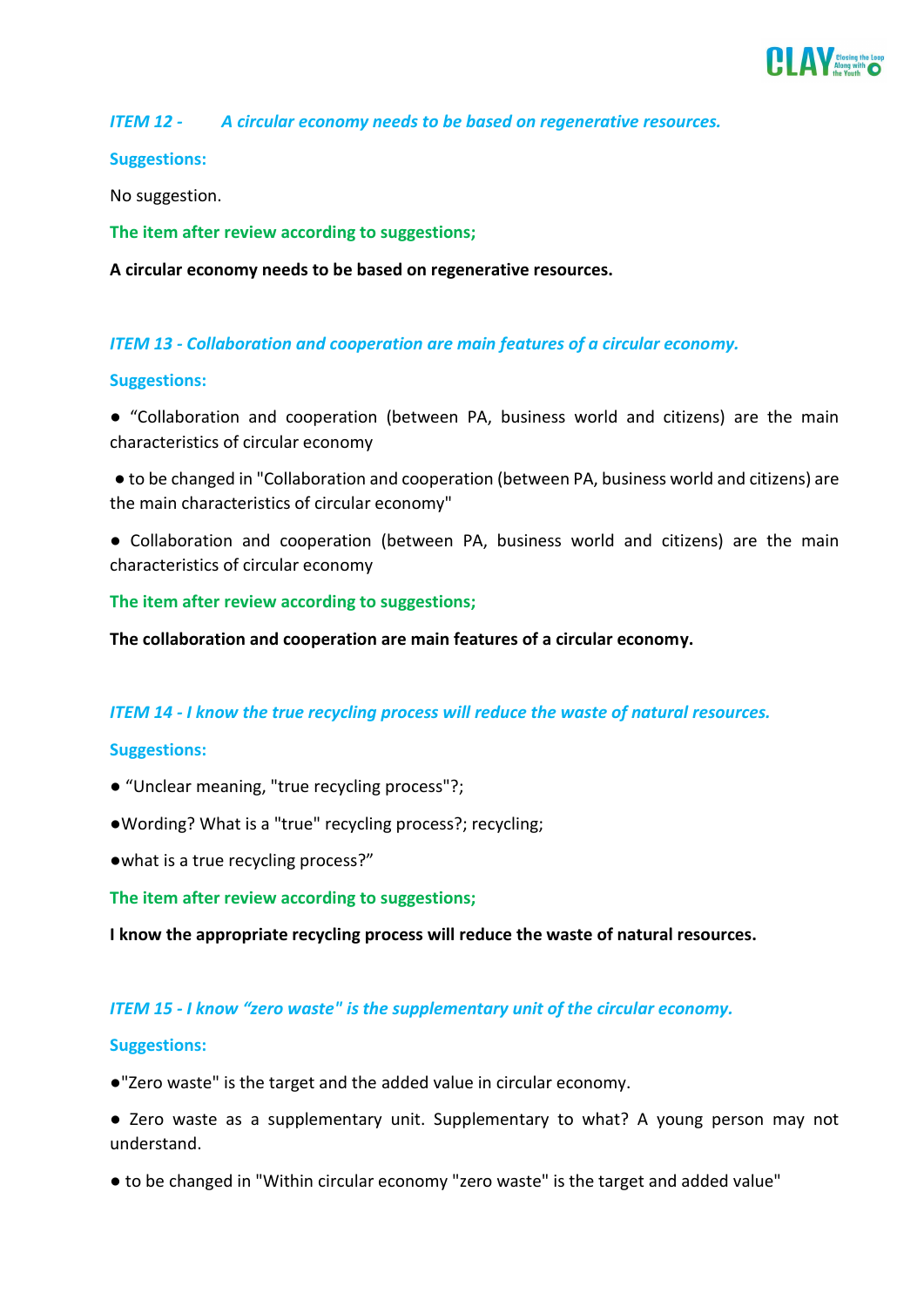

- Within circular economy "zero waste" is the target and the added value.
- I know the difference between zero waste and circular economy.
- Not clear: what do you mean by "supplementary unit"?
- "supplementary unit" or "key element"? Wording? What does that question mean? supplementary; isn't zero waste more a goal of CE than a supplementary unit?"

#### **The item after review according to suggestions;**

**Within circular economy "zero waste" is the target and the added value.**

# *ITEM 16 - I know the importance of selective waste collection at the household level for the circular economy.*

#### **Suggestions:**

● "Separate collection at home is mentioned (now it is established) together with collaboration, cooperation, fashion, Internet (it is difficult to grasp the link among many different things and their connection with everyday life and our choices for a circular economy). I believe they must be placed in an increasing order of complexity.

●"selective waste collection" should be rephrased, e.g. "know, that separating waste… is important"; Be more specific in the question"

#### **The item after review according to suggestions;**

**I know the importance of separating waste at the household level for the circular economy.**

# *ITEM 17 - I am aware of the benefits of reusing on circular economy practices.*

#### **Suggestions:**

- "I am aware that reuse is among the good practices (applications) of circular economy.
- to be changed in "I am aware that reuse is part of the good practices (applications) of the circular economy"
- I am aware that reuse is among the good practices (applications) of circular economy
- "reusing and other circular economy practices"? why only reusing and not rethinking or refusing as they would come first in the hierarchy of R-strategies?"

#### **The item after review according to suggestions;**

**I am aware that reuse is among the good practices (applications) of circular economy.**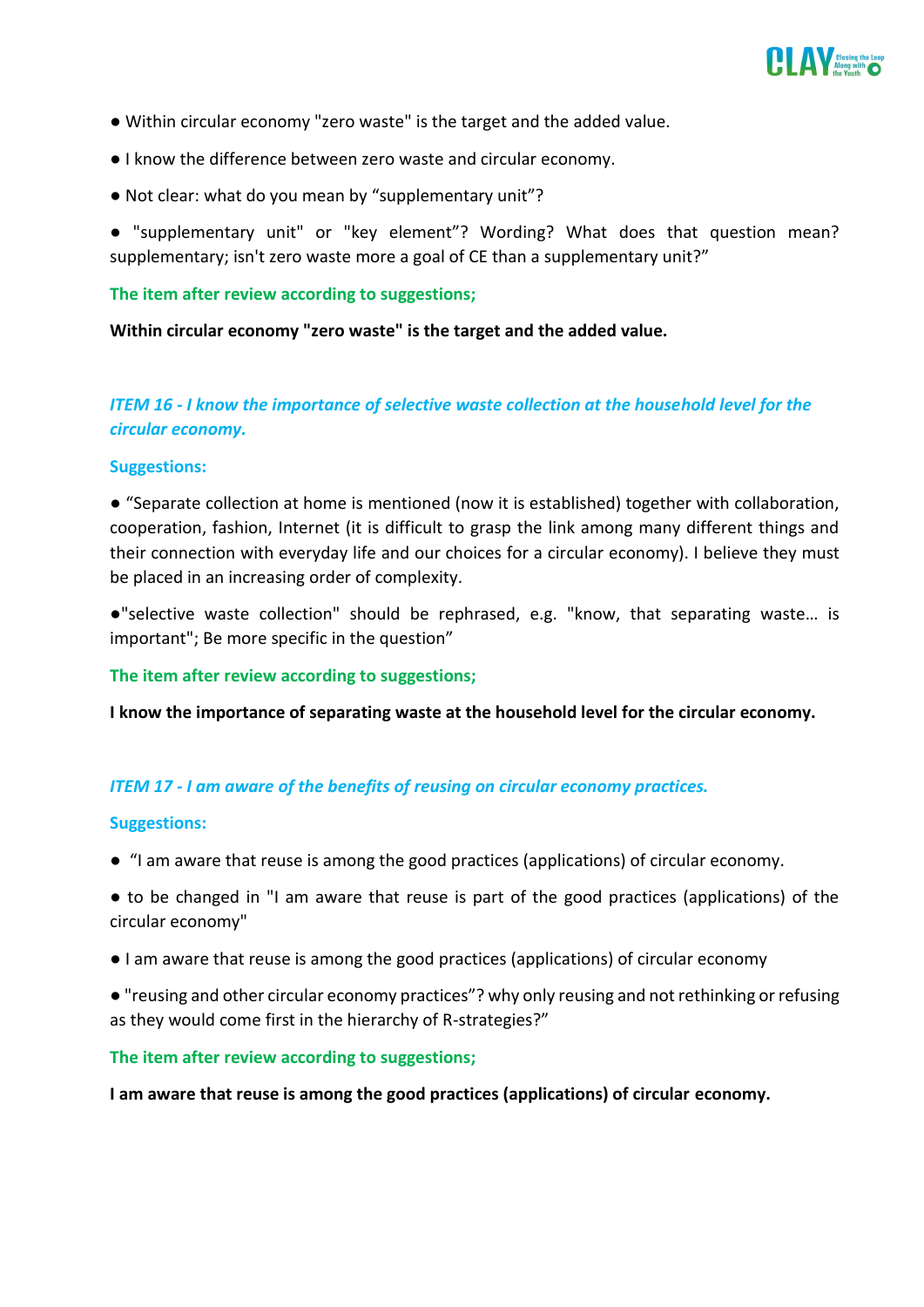

#### *ITEM 18 - I am aware of successful implementations of circular economy in my country.*

#### **Suggestions:**

● I am aware that my country is working for the development of circular economy

• to be changed in "I am aware that my country is working for the development of circular economy"

- I am aware that my country is working for the development of circular economy
- The section circular aspects linked to successful implementations is a bit confusing."

#### **The item after review according to suggestions;**

**I am aware that my country is working for the development of circular economy.**

#### *ITEM 19 - I am aware of circular aspects of electronics production (e-waste).*

#### **Suggestions:**

- I am aware that electronic waste can be recovered to generate new materials
- Circular aspects: the definition is a bit vague...

● to be changed in "I am aware that electronic waste can be recovered to generate new materials."

● I am aware that electronic waste can be recovered to generate new materials.

● what are circular aspects of xy? Examples may help for all of the "I am aware of" questions and also for all of them the scale could be adapted because now they would be rated on "importance" as I understood the explanations of the 3 levels."

#### **The item after review according to suggestions;**

**I am aware that electronic waste (e-waste) can be recovered to generate new materials.**

#### *ITEM 20 - I am aware of circular aspects of plastics and packaging.*

#### **Suggestions:**

- I am aware that plastics and packaging can be recovered and reused
- to be changed in "I am aware that plastics and packaging can be recovered and reused"
- I am aware that plastics and packaging can be recovered and reused."

#### **The item after review according to suggestions;**

**I am aware that plastics and packaging can be recovered and reused (to generate new materials).**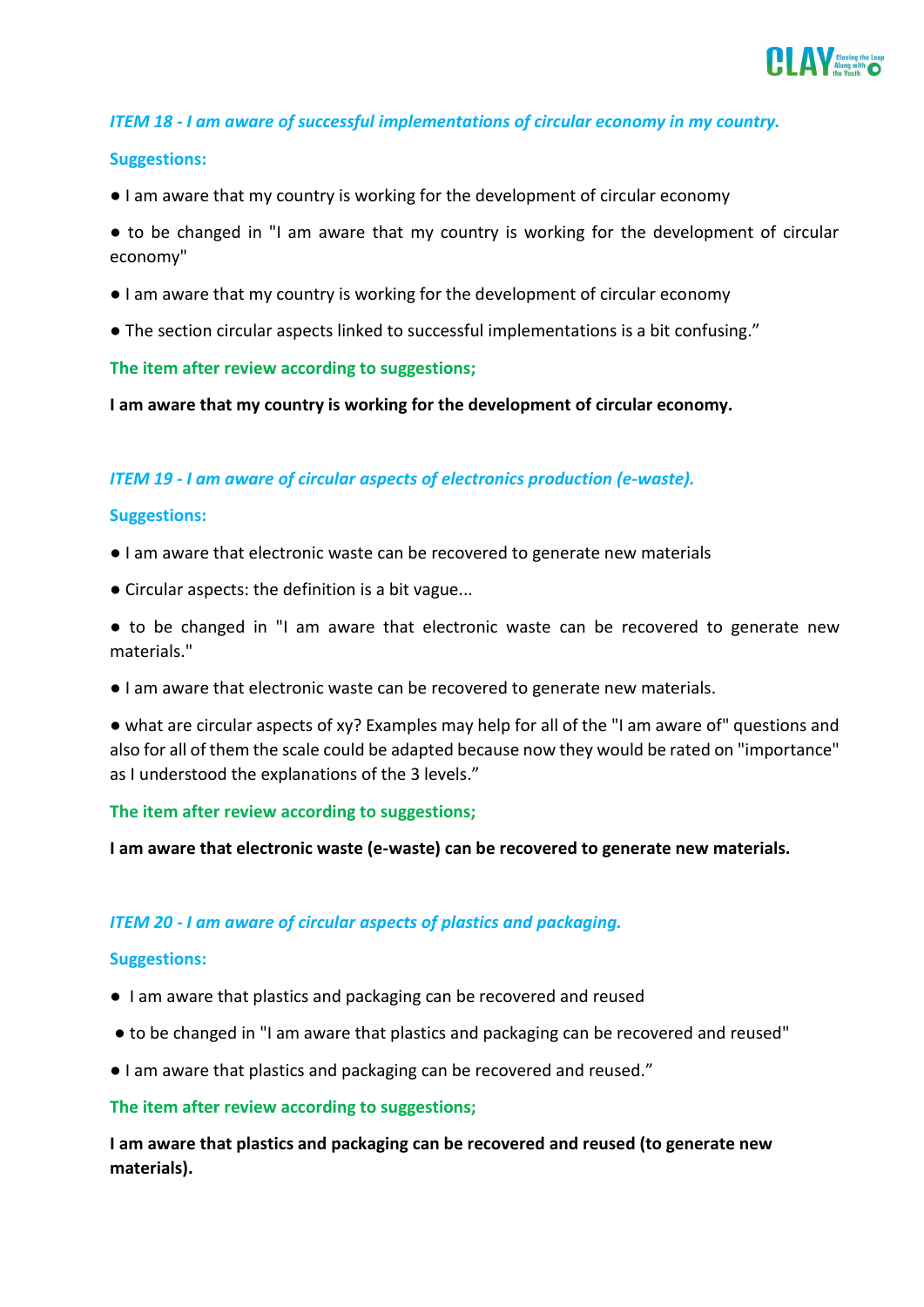

#### *ITEM 21 - I am aware of circular aspects of food and agriculture.*

#### **Suggestions:**

● I am aware that in the agricultural and food sector waste can be reduced and circularity increased.

● to be changed in "I am aware that in the agriculture and food sector, waste can be reduced and circularity increased"

● I am aware that in the agricultural and food sector waste can be reduced and circularity increased"

**The item after review according to suggestions;**

**I am aware that in the agricultural and food sector waste can be reduced and circularity increased.**

*ITEM 22 - I am aware of circular aspects of fashion and clothes.*

#### **Suggestions:**

- I am aware that in the fashion and clothing sector waste can be reduced and circularity increased
- to be changed in "I am aware that in the fashion and clothing sector waste can be reduced and circularity increased"

● I am aware that in the fashion and clothing sector waste can be reduced and circularity increased."

#### **The item after review according to suggestions;**

**I am aware that in the fashion and clothing sector waste can be reduced and circularity increased.**

#### *ITEM 23 - I am aware of circular aspects of the internet.*

#### **Suggestions:**

● I am aware of the extent that Internet can contribute to the development and management of circular economy

● to be changed in "I am aware of the extent of Internet to contribute to the development and management of circular economy"

● I am aware of the extent of Internet in contributing to the development and management of circular economy."

#### **The item after review according to suggestions;**

**I am aware of the extent of Internet in contributing to the development and management of circular economy.**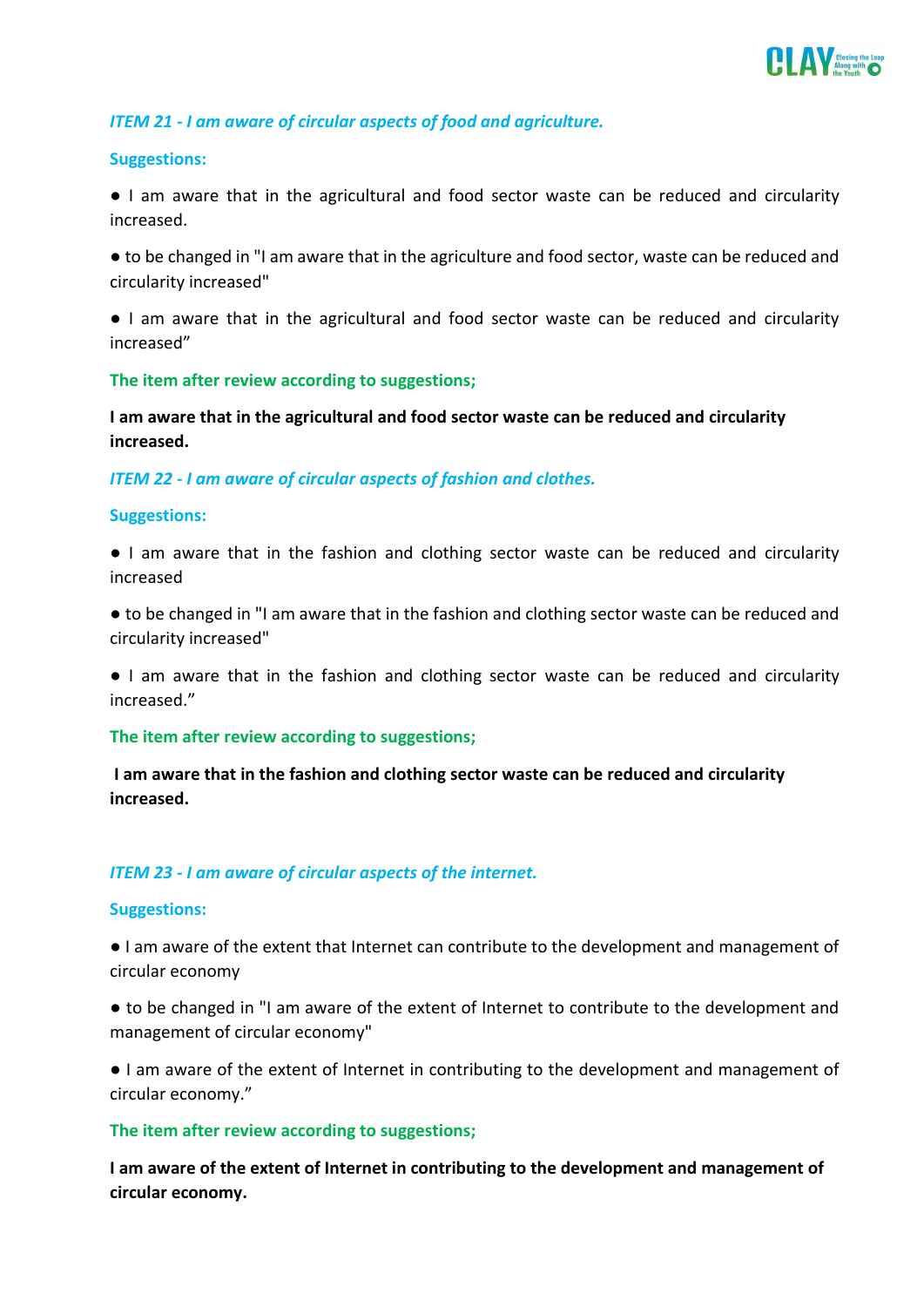

#### *ITEM 24 - I am aware of the benefits of effective natural resource usage for circular economy.*

#### **Suggestions:**

● "unclear meaning, "benefits of effective natural resource usage"; what does effective natural resource usage mean or cover?

● I am aware of the benefits that derive from the efficient use of natural resources for circular economy.

● to be changed in "I am aware of the benefits for circular economy deriving from the efficient use of natural resources"

● I am aware of the benefits deriving from the efficient use of natural resources for circular economy."

**The item after review according to suggestions;**

**I am aware of the benefits deriving from the efficient use of natural resources for circular economy.**

#### *ITEM 25 - When purchasing a product, I decide based on its durability.*

#### **Suggestions:**

- "what kind of product? Could be different for cars, smartphones, groceries, fashion etc.
- This question is redundant.
- What products exactly? Add examples."

#### **The item after review according to suggestions;**

**When purchasing computer equipment (PCs, laptops, etc.), I decide based on its durability.**

**When purchasing clothes, I decide based on its durability.**

#### *ITEM 26 - When purchasing a product, I decide based on its repairability.*

#### **Suggestions:**

● "I suggest you review the questions indicated as follows: When I buy a product, I decide according to its reparability

- to be changed in "When I buy a product, I decide according to its reparability"
- When I buy a product, I decide according to its
- what kind of product? Could be different for cars, smartphones, groceries, fashion etc.
- What products exactly?"

#### **The item after review according to suggestions;**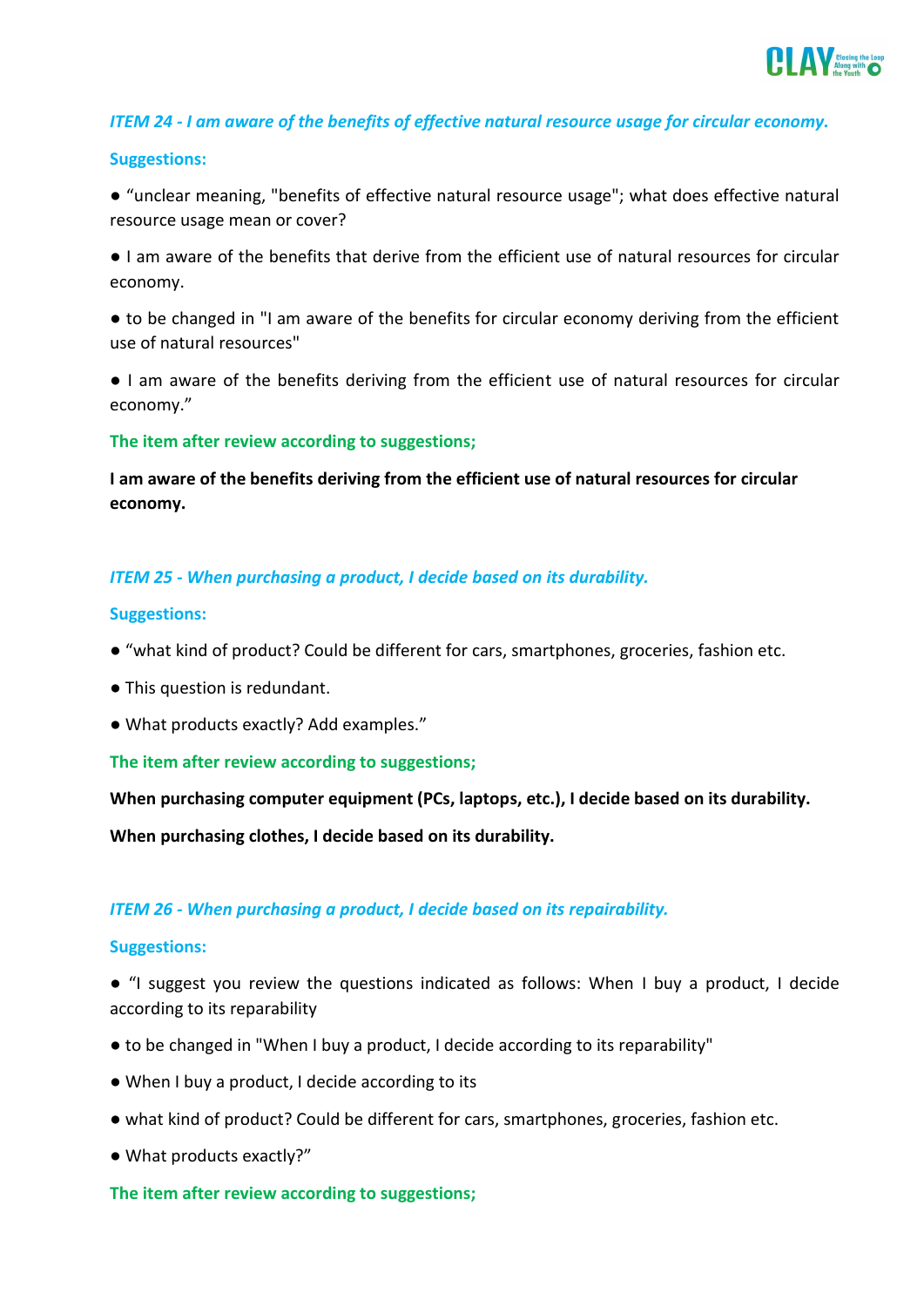

**When purchasing computer equipment (PCs, laptops, etc.), I decide based on its reparability. When purchasing computer smartphone, I decide based on its reparability.**

# *ITEM 27 - I live properly with sustainability issues.*

#### **Suggestions:**

● I live properly to sustainability issues: what does it mean? Rephrase this sentence in a more understandable way.

● I suggest you review the questions indicated as follows: I try to follow a lifestyle that is as sustainable as possible (e.g. I don't waste water, I don't waste food, I don't use too much heating).

● to be changed in "I try to follow a lifestyle that is as sustainable as possible (e.g. I don't waste water, I don't waste food, I don't use too much heating)"

● I try to live a lifestyle that is as sustainable as possible (e.g. I don't waste water, I don't waste food, I don't use too much heating)

● I think that living sustainability issues appropriately seems excessive or still very vague. I would ask if I live thinking about it, at least...

- The respondent has to know the sustainability principles to answer this...
- Not clear what you mean.
- I don't understand the question, did you mean: I live in accordance with sustainability requirements….?

● rephrase, very unclear meaning; what means "to live properly with sustainability issues"? Be more clear; Generic for sustainability, not only circular economy. Maybe ask at the beginning! Wording? I don't really understand what is meant with sustainability issues

#### **The item after review according to suggestions;**

**I follow a lifestyle that is as sustainable as possible (e.g. I don't waste water, I don't waste food, I don't use too much heating).**

# *ITEM 28 - I make my decisions in my life according to circular economy practices (such as recycling, repair, second hand trade, refurbished goods etc.) .*

#### **Suggestions:**

● I suggest you review the questions indicated as follows: I orient my consumption habits according to the principles of circular economy (such as recycling, repairing, second-hand trade, refurbished goods, etc.).

● to be changed in "I orient my consumption habits according to the principles of circular economy (such as recycling, repairing, second-hand trade, refurbished goods, etc.)"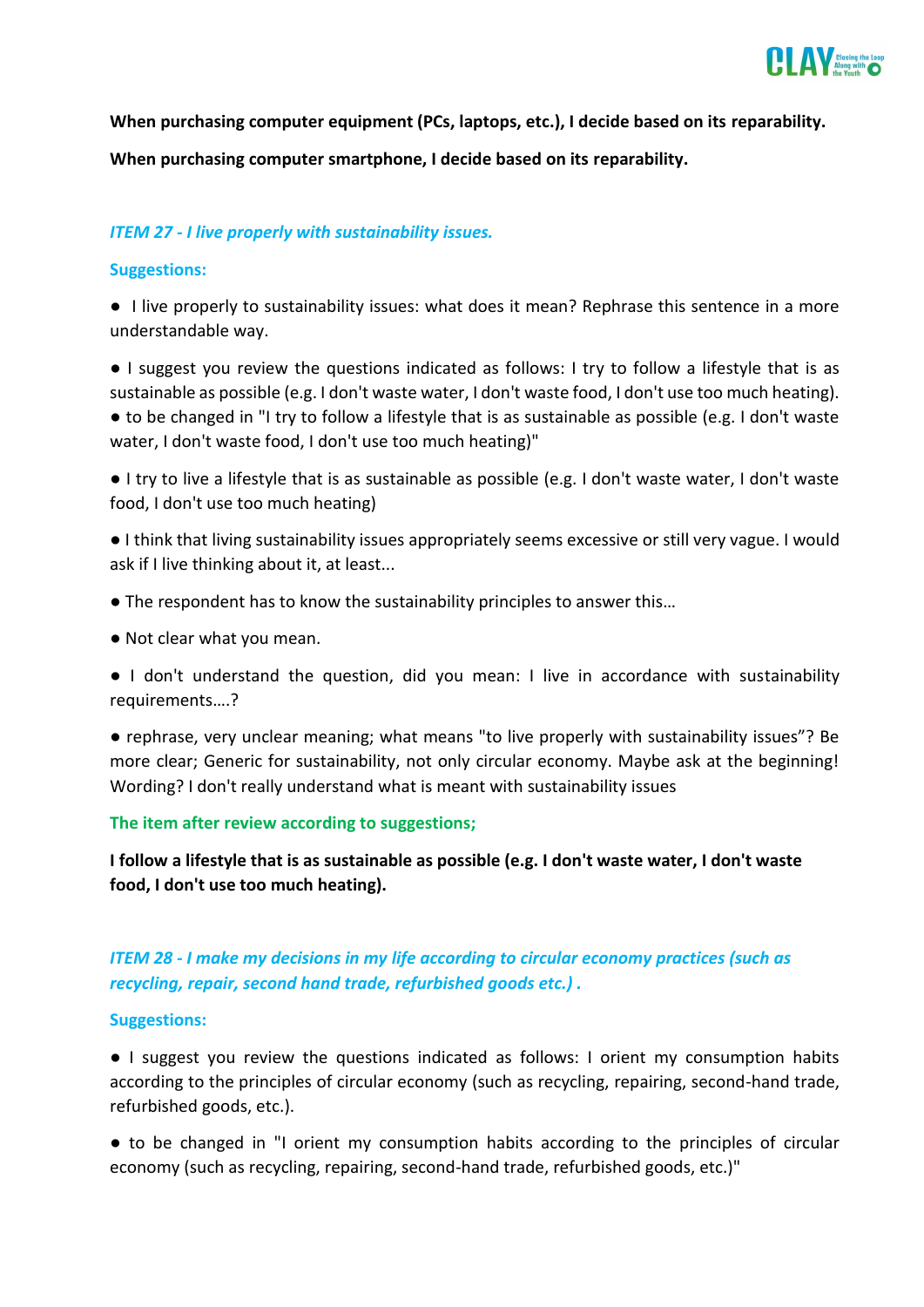

● I orient my consumption habits according to the principles of circular economy (such as recycling, repairing, second-hand trade, refurbished goods, etc.)"

### **The item after review according to suggestions;**

**I orient my consumption habits according to the principles of circular economy (such as recycling, repairing, second-hand trade, refurbished goods, etc.)**

# *ITEM 29 - I am unwilled to demonstrate more circular economy purchasing choices.*

#### **Suggestions:**

● I am not willing to make purchasing decisions based more on the circular economy: what does this mean?

● I would separate the more concrete questions from the broader ones (separate everyday behaviors from "I am willing" which is more an idea)

- Not clear: willing or unwilling?
- The respondent has to know the sustainability principles to answer this…

● rephrase, "more circular purchasing choices"; Be more clear; Direction of question contrary to the one used in this questionnaire; "I am unwilled" - never heard that, maybe ask native speaker

**The item after review according to suggestions;**

**I do not apply circular economy practices while purchasing.**

#### *ITEM 30 - I am willing to lease products instead of buying them.*

#### **Suggestions:**

● I suggest you review the questions indicated as follows: I agree with the principles of circular economy and therefore I am willing to rent products instead of buying them.

● to be changed in "I agree with the principles of the circular economy and therefore I am willing to rent products instead of buying them"

● I agree with the principles of circular economy and therefore I am willing to rent products instead of buying them.

● rephrase "lease or rent""

#### **The item after review according to suggestions;**

**If I have chance, I rent the products instead of buying them.**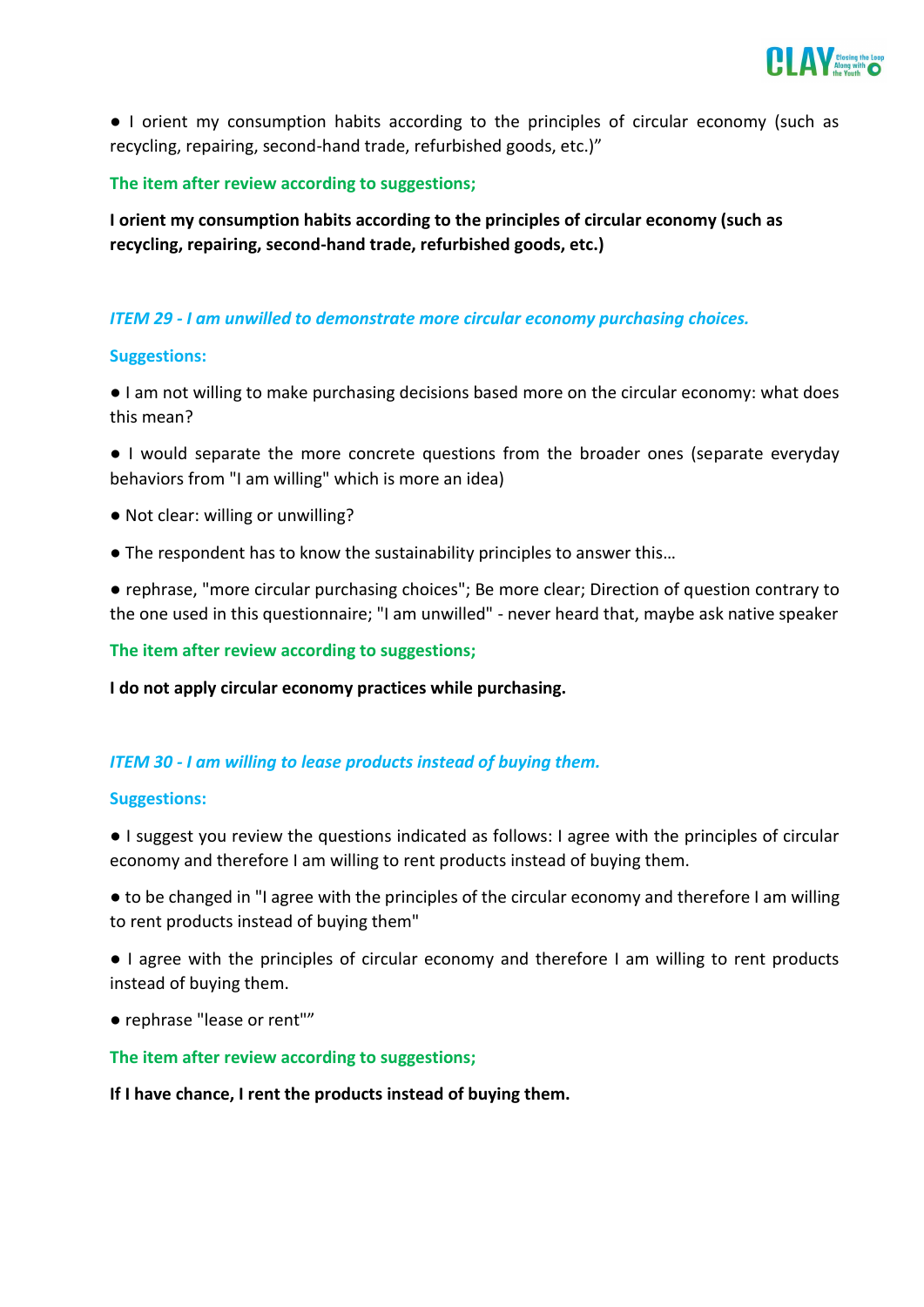

# *ITEM 31 - I contribute to the reduction of the global environmental problems like climate change, global warming etc.*

#### **Suggestions:**

● the same thing applies to contribute to climate change issues. I would ask if they know them or if they Generic for sustainability, not only circular economy. Maybe ask at the beginning!

● Could be more precise… I guess most people would like to contribute to a reduction of climate change? know concrete and daily ways to give their contribution"

#### **The item after review according to suggestions;**

**I contribute to the reduction of the global environmental problems like climate change, global warming etc.**

# *ITEM 32 - I follow the topics on waste management and recycling on social media in order to apply them in my daily life.*

#### **Suggestions:**

● I follow the issues on waste management and recycling on social media to apply them in my everyday life. Unfold the sentence in two parts: "I follow the themes" and "I apply them in my everyday life".

● I suggest you review the questions indicated as follows: I am interested in, and follow on social media, the issues about waste management and recycling to apply them in my daily life.

- to be changed in "I am interested in, and follow on social media, waste management and recycling issues to apply them in my daily life"
- I am interested in, and follow on social media, issues of waste management and recycling to apply them in my daily life.
- It seems that recycling issues are the key to circular economy? Maybe "narrative" of this questions could be changed a bit?"

#### **The item after review according to suggestions;**

**I am interested in, and follow on social media, the issues about waste management and recycling to apply them in my daily life.**

#### *ITEM 33 - The longer lasting products take my attention during my shopping.*

#### **Suggestions:**

- What is mean with "take my attention"?
- When shopping, I prefer second longer-lasting products…."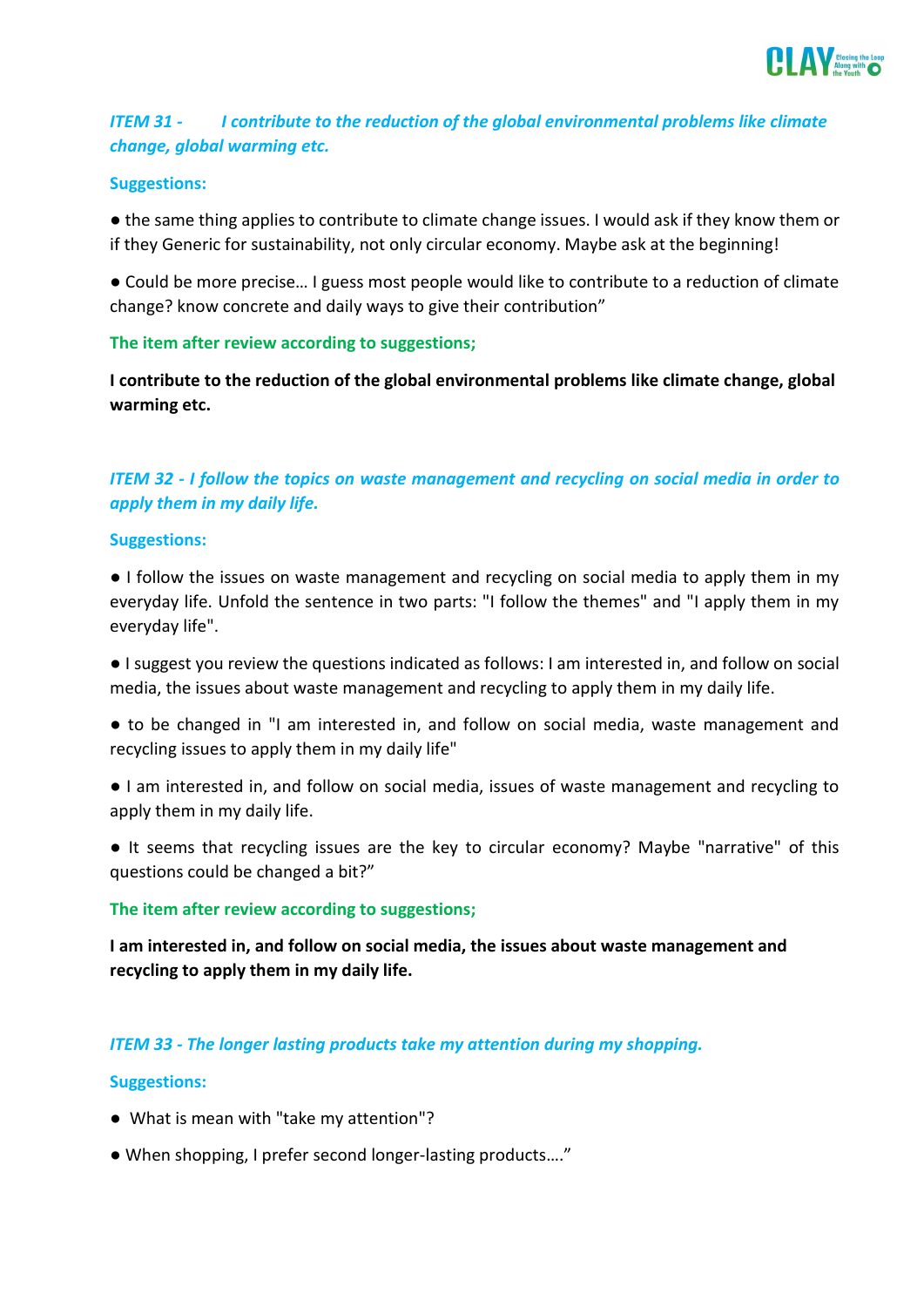

#### **The item after review according to suggestions;**

#### **I buy long-lasting products.**

#### *ITEM 34 - The second-hand products take my attention during my shopping.*

#### **Suggestions:**

● I suggest you review the questions indicated as follows: When I buy a product, I also consider second-hand ones.

- to be changed in "When I buy a product, I also consider second-hand ones"
- When I buy a product, I also consider second-hand ones
- When shopping, I prefer second hand products…."
- rephrase "I check out second hand markets (e.g. eBay), when shopping for "new" products"

#### **The item after review according to suggestions;**

#### **I buy second hand products.**

#### *ITEM 35 - I repair my goods when they have broken rather than buying the new ones.*

#### **Suggestions:**

● "maybe add: repair them or let them repair?"

#### **The item after review according to suggestions;**

**I repair (I have it repaired) my goods when they have broken rather than buying the new ones.**

# *ITEM 36 - I buy the newest technological and electronic goods though the one I own is still in a good condition.*

#### **Suggestions:**

● "rephrase "I buy new goods (e.g. electronic devices) even if the one I already own still is in good condition."; Direction of question contrary to the one used in this questionnaire; although start though"

#### **The item after review according to suggestions;**

**I buy the newest goods (e.g. electronic devices) even if the one I already own still is in good condition.**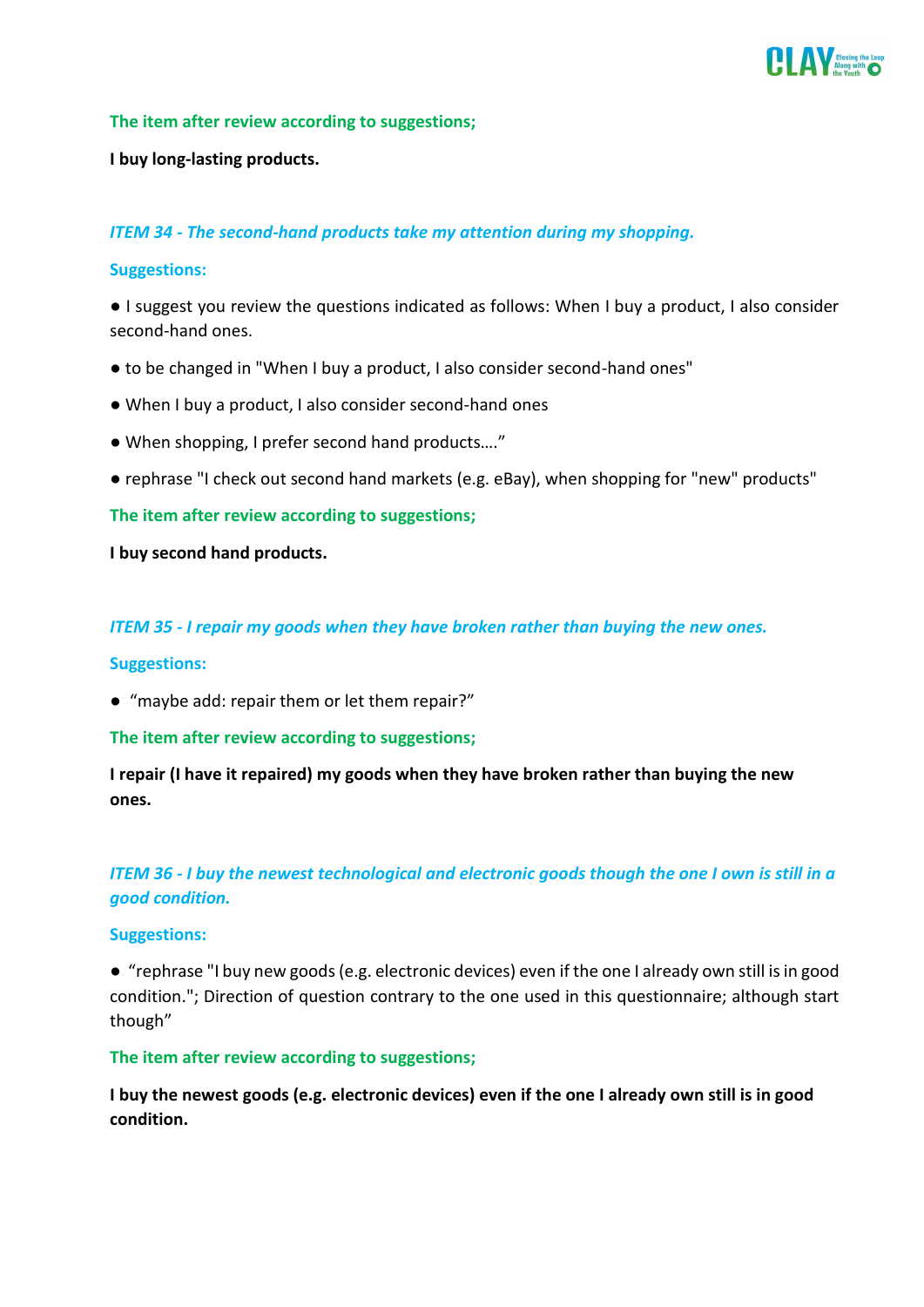

### *ITEM 37 - I am keen to repair and recycle.*

#### **Suggestions:**

● I am keen on repairing

**The item after review according to suggestions;**

**I am keen on repairing and recycling.** 

## *ITEM 38 - I recycle everything that can be recycled.*

#### **Suggestions:**

● I suggest to review the questions indicated as follows: I gather information and recycle all the material that can be reused

- to be changed in "I check out and recycle all material that can be reused"
- I find and recycle all the material that can be reused."

#### **The item after review according to suggestions;**

**I check out and recycle all material that can be recycled.**

# *ITEM 39 - I prefer public transport vehicle rather than private car.*

#### **Suggestions:**

● I prefer using public transport than a private car. Reformulate: Consider zero-emission private transport (e.g. bicycles).

● rephrase "I use public transport." - private cars are not that relevant for the target group; not related to circular economy; boundary to "sustainable" or eco/climate friendly behavior not fully clear. A few aspects are mixed in, majority focused on CE; public transport / or vehicle … ; strange transition from recycling to mobility behavior?

● Use: public transportation"

#### **The item after review according to suggestions;**

**I use public transportation rather than private car.**

# *ITEM 40 - I bike for the short driving (0-10 km) distances.*

#### **Suggestions:**

● "not related to circular economy; boundary to "sustainable" or eco/climate friendly behavior not fully clear. A few aspects are mixed in, majority focused on CE

● I ride a bicycle for short distances (0-10km)"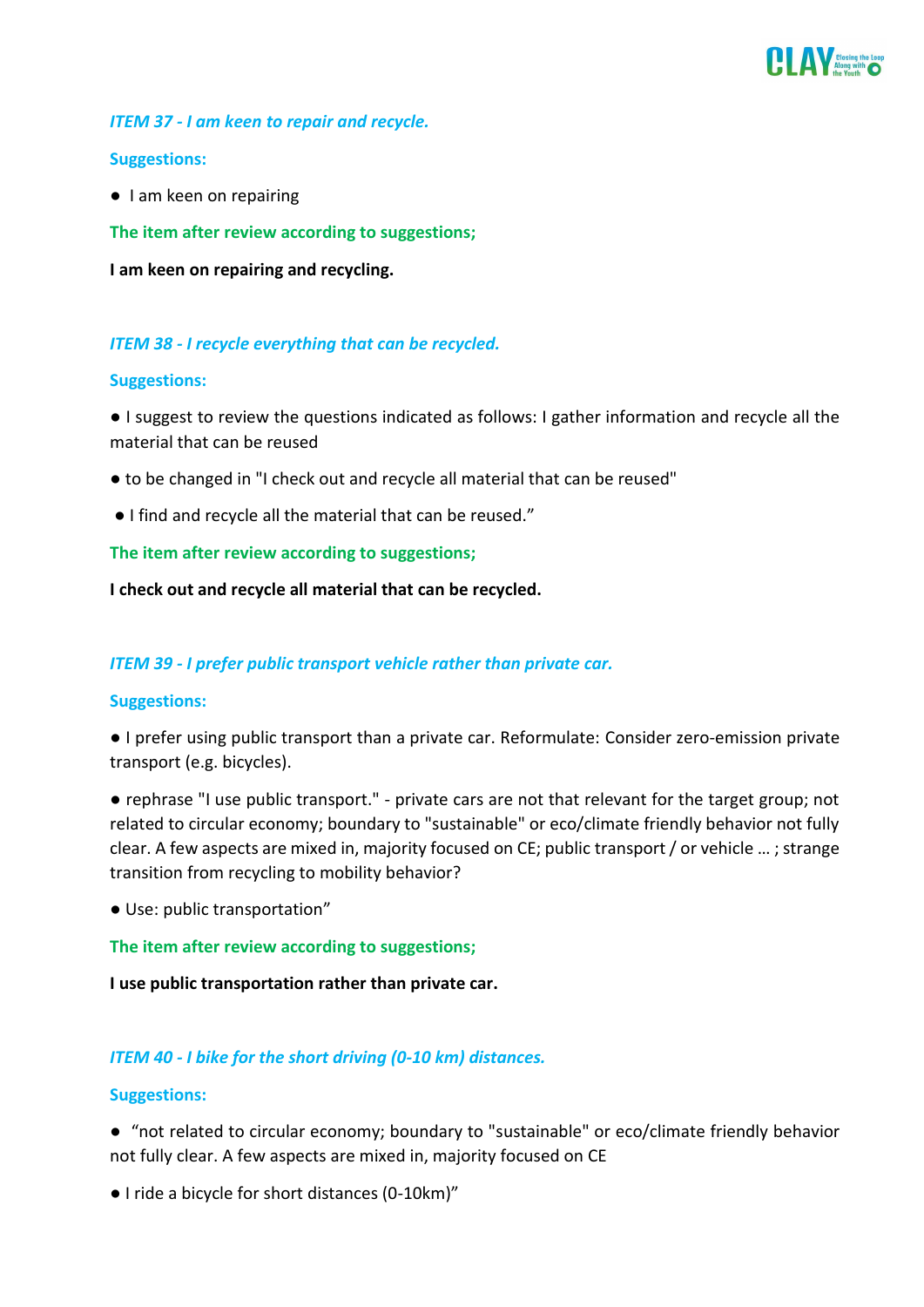

#### **The item after review according to suggestions;**

**I bike for the short driving (0-10 km) distances.**

*ITEM 41 - I bike for the long driving (10-20 km) distances.*

**Suggestions:**

No suggestions.

**The item after review according to suggestions;**

**I bike for the long driving (10-20 km) distances.**

*ITEM 42 - Used batteries and light bulbs are important for the environment therefore I bring them to the collection centers.* 

#### **Suggestions:**

● "rephrase "batteries" and "dangerous" instead of important; Check spelling; how can they be "important for the environment"

**The item after review according to suggestions;**

**I collect used batteries and light bulbs for the recycling.**

#### *ITEM 43 - I travel via sharing cars.*

#### **Suggestions:**

- I suggest to review the questions indicated as follows: I travel with car sharing / bike sharing (bikes, scooters).
- to be changed in "I travel with car sharing / bike sharing (bikes, scooters)
- I travel with car sharing / bike sharing (bikes, scooters)

● again, might not be relevant for the target group; Double check sentence with English native; structure: below other mobility questions

● I prefer sharing cars when travelling."

**The item after review according to suggestions;**

**I travel with car sharing / bike sharing (bikes, scooters).**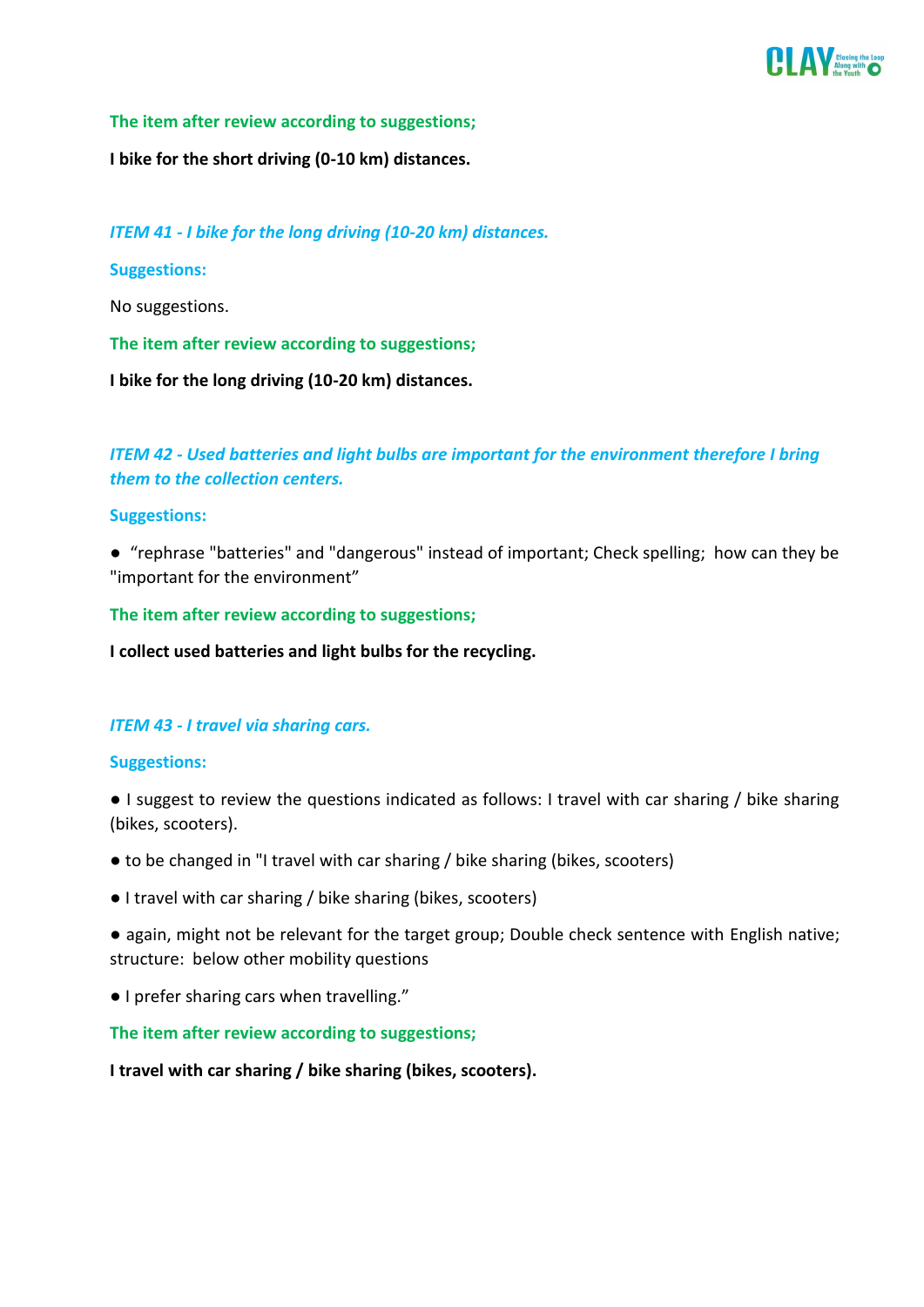

## *ITEM 44 - I bring used jeans and clothes to cloth collection boxes.*

#### **Suggestions:**

● "Why are jeans and clothes separated; why are you asking for collection boxes and not for other options of r-strategies? E.g clothes swapping?"

**The item after review according to suggestions;**

**I bring used jeans and clothes to cloth collection boxes.**

**I bring used jeans and clothes for swapping.**

#### *ITEM 45 - I do search for lowering energy use methods.*

#### **Suggestions:**

● I suggest to review the questions indicated as follows: I find out about possible methods to reduce energy consumption (water, electricity, gas).

● to be changed in "I find out about possible methods to reduce my energy consumption (water, electricity, gas)"

● I find out about possible methods to reduce my energy consumption (water, electricity, gas)

● rephrase (also the two questions below): "I am trying to lower my energy consumption."; since these items are on participation, it should be more active statements - not "searching for" but actually doing something; not related to circular economy; Is searching for it enough or maybe ask for "applying"; Double check sentence with English native"

#### **The item after review according to suggestions;**

**I find out about possible methods to reduce my energy consumption (water, electricity, gas).**

#### *ITEM 46 - I do search for lowering material use methods.*

#### **Suggestions:**

- Not really related to circular economy; Is searching for it enough or maybe ask for "applying";
- Double check sentence with English native"

#### **The item after review according to suggestions;**

**I find out about possible methods to reduce my material using.**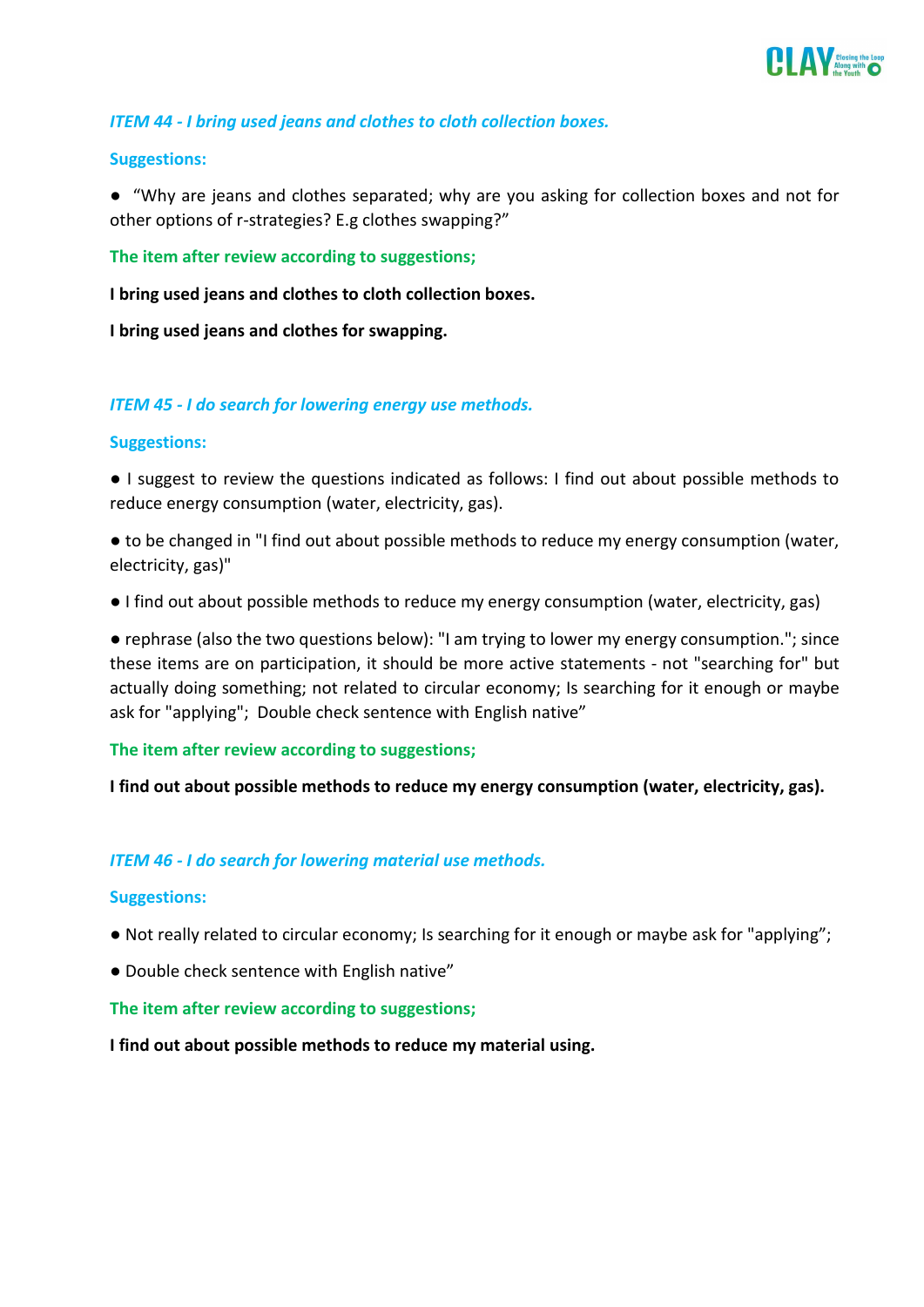

## *ITEM 47 - I do search for lowering the level of waste methods.*

#### **Suggestions:**

● I find out about possible ways to reduce the level of waste. What do you mean by "level" of waste?

- Is searching for it enough or maybe ask for "applying";
- Double check sentence with English native"

**The item after review according to suggestions;**

**I find out about possible methods to reduce my waste.** 

# *ITEM 48 - I rent or borrow IT equipment (PC, laptop, etc.), Mobile phone equipment, Hobby related products (bicycle, sky, etc.), and Clothes rather than buying.*

#### **Suggestions:**

● I rent and borrow computer equipment (PCs, laptops, etc.), mobile phone accessories, hobbyrelated products (bicycles, skis, etc.), and clothes instead of buying them. Too many elements. You can make a single category (used objects) or you can split the question into as many questions as the objects categories.

● I think it is focused and concrete, but maybe I would put it in the first place. First of all, I ask how I behave in my everyday life (3), then I try to connect it to the specific issues (2), then I understand that this is part of the circular economy (1)... However, this is my personal approach, but I obviously could be wrong.

● Should be separated into the respective aspects, too comprehensive"

**The items after review according to suggestions;**

**I rent and borrow computer equipment (PCs, laptops, etc.) instead of buying them**

**I rent and borrow mobile phone accessories instead of buying them**

**I rent and borrow hobby equipment (bicycles, skis, etc.) instead of buying them**

**I rent and borrow clothes instead of buying them.**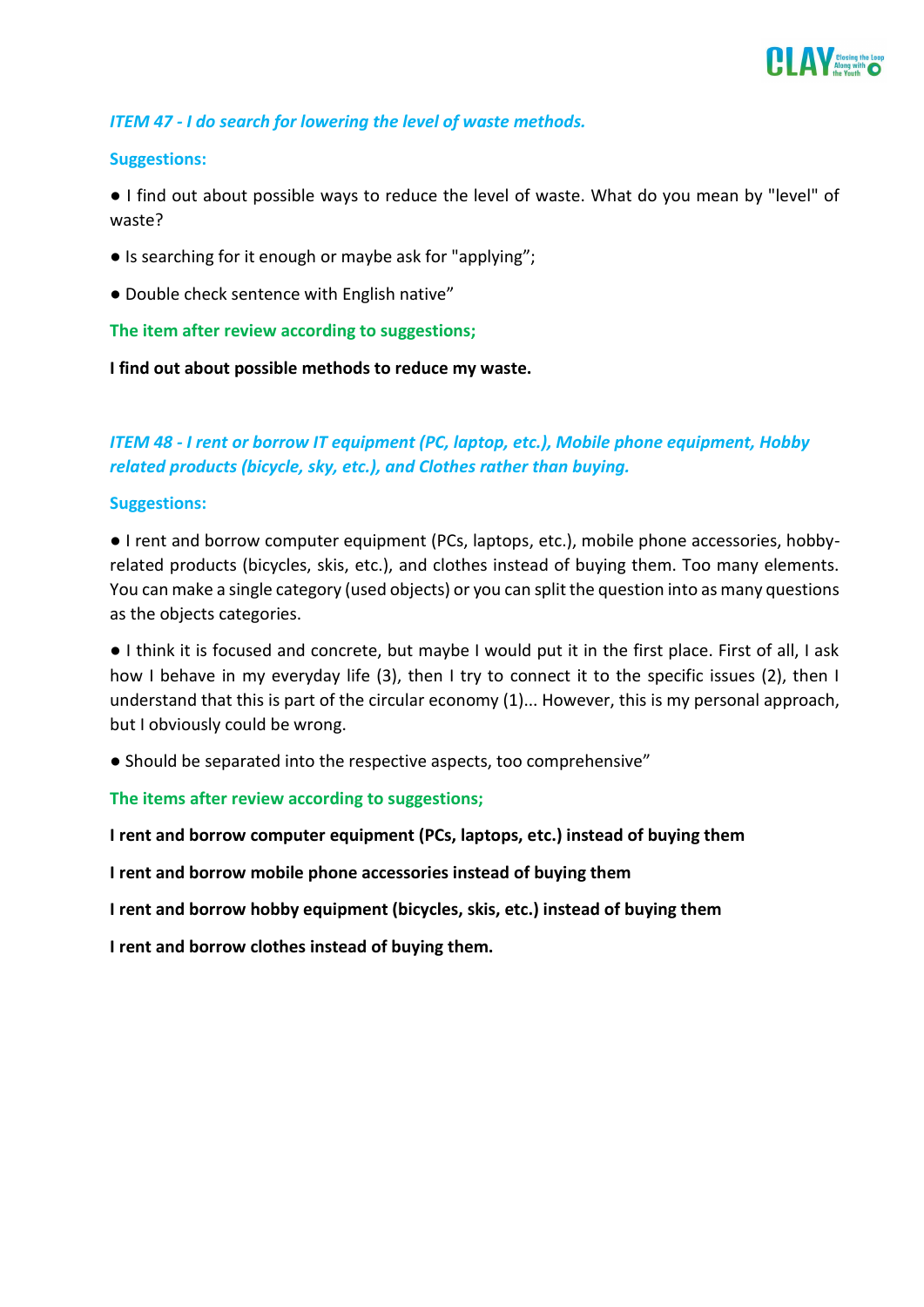

# <span id="page-21-0"></span>**Circular Economy Index" Item Pool After Experts Assessments**

Expert Opinions: Critical review on proposed items which measure youth circular behavior. Classifying items for their necessity on measurement.

#### **Circular Economy Index" Item Pool After Experts Assessments**

#### A. **Perception Scale**

**IT1. I have an interest in circular economy\*.**

\* A circular economy is an economic system of closed loops in which raw materials, components, and products

lose their value as little as possible, renewable energy sources are used and systems thinking is at the core.

**IT2. I know what circular economy is about.**

**IT3. I am interested in circular economy practices at a global level.**

**IT4. I am interested in circular economy practices at my country level.**

**IT5. I am aware of global environmental problems like climate change, global warming, etc.**

**IT6. I know the meaning of the circular economy labels (ecolabel).**

**IT7. The products and services design is an important feature of a circular economy.**

**IT8. Digital technology plays an important role in the circular economy.**

**IT9. Supporting the use of goods produced with recycled materials is a central aspect of the circular economy.**

**IT10. Business models\* need to be re-thought for the circular economy.**

\*Circular business models represent fundamentally different ways of producing and consuming goods and services. They have the potential to drive the transition towards a more resource-efficient and circular economy and, in doing so, significantly reduce the environmental pressure resulting from economic activity.

**IT11. Waste needs to be used as a resource in a circular economy.**

**IT12. A circular economy needs to be based on regenerative resources.**

**IT13. Collaboration and cooperation are the main features of a circular economy.**

**IT14. I know the appropriate recycling process will reduce the waste of natural resources.**

**IT15. Within a circular economy, "zero waste" is the target and the added value.**

**IT16. I know the importance of separating waste at the household level for the circular economy.**

**IT17. I am aware that reuse is among the good practices (applications) of the circular economy.**

**IT18. I am aware that my country is working for the development of a circular economy.**

**IT19. I am aware that electronic waste (e-waste) can be recovered to generate new materials.**

**IT20. I am aware that plastics and packaging can be recovered and reused (to generate new materials).**

**IT21. I am aware that in the agricultural and food sector waste can be reduced and circularity increased.**

**IT22. I am aware that in the fashion and clothing sector waste can be reduced and circularity increased.**

**IT23. I am aware of the extent to which the Internet is contributing to the development and management of the circular economy.**

**IT24. I am aware of the benefits deriving from the efficient use of natural resources for a circular economy.**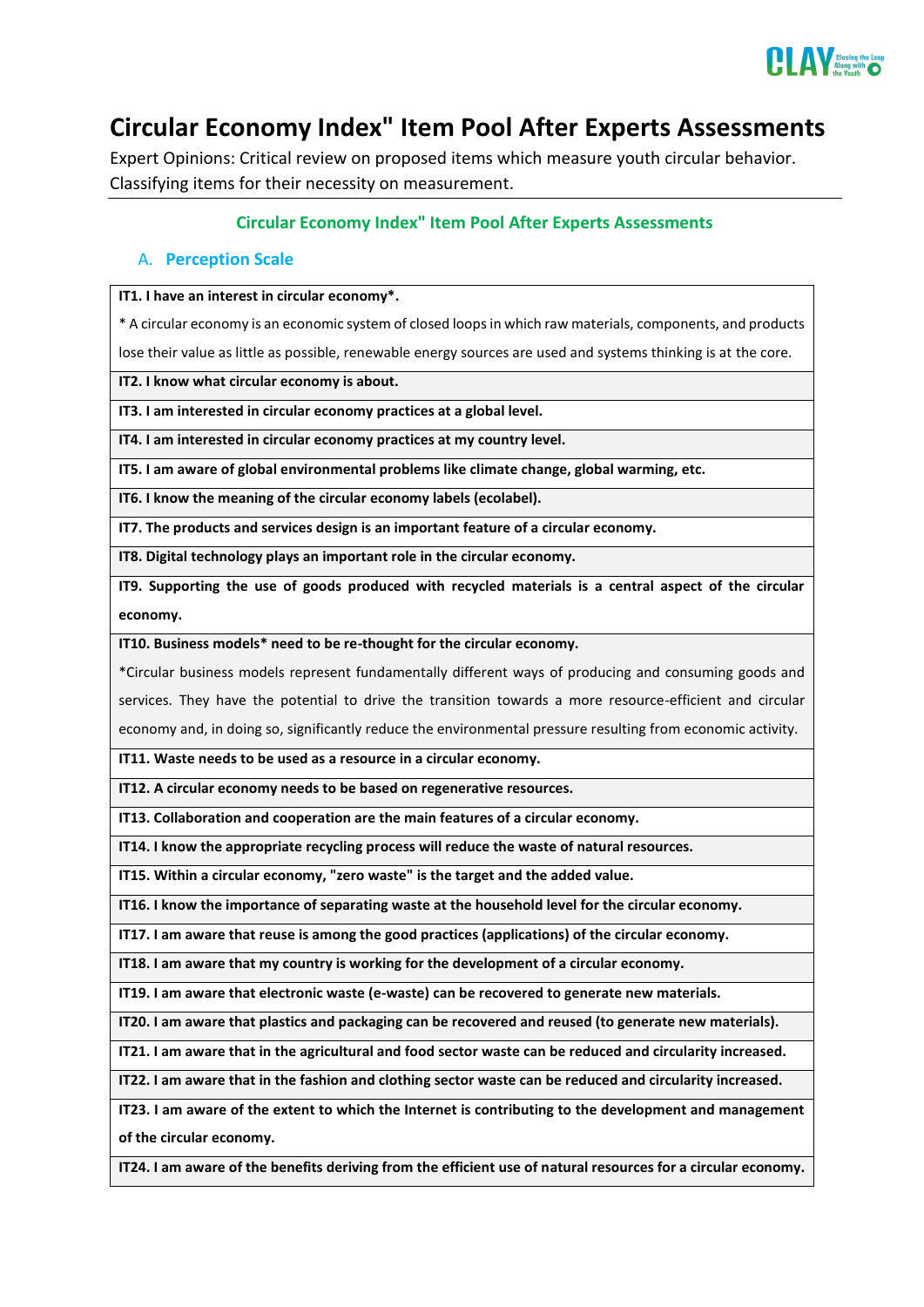

#### **B. Behavior Scale**

**IT25. When purchasing computer equipment (PCs, laptops, etc.), I decide based on its durability.**

**IT26. When purchasing clothes, I decide based on its durability.**

**IT27. When purchasing computer equipment (PCs, laptops, etc.), I decide based on its reparability.**

**IT28. When purchasing a computer smartphone, I decide based on its reparability.**

**IT29. I follow a lifestyle that is as sustainable as possible (e.g. I don't waste water, I don't waste food, I don't use too much heating).**

**IT30. I orient my consumption habits according to the principles of the circular economy (such as recycling, repairing, second-hand trade, refurbished goods, etc.).**

**IT31. I do not apply circular economy practices while purchasing. (reverse item)**

**II32. If I have a chance, I rent the products instead of buying them.**

**IT33. I contribute to the reduction of global environmental problems like climate change, global warming, etc.**

**IT34. I am interested in and follow on social media, the issues about waste management and recycling to apply them in my daily life.**

**IT35. I buy long-lasting products.**

**IT36. I buy second-hand products.**

**IT37. I repair (I have it repaired) my goods when they have broken rather than buying the new ones.**

**IT38. I buy the newest goods (e.g. electronic devices) even if the one I already own still is in good** 

**condition.**

**IT39. I am keen on repairing and recycling.**

**IT40. I check out and recycle all material that can be recycled.**

**IT41. I use public transportation rather than a private car.**

**IT42. I bike for the short driving (0-10 km) distances.**

**IT43. I bike for the long driving (10-20 km) distances.**

**IT44. I collect used batteries and light bulbs for recycling.**

**IT45. I travel by car-sharing / bike sharing (bikes, scooters).**

**IT46. I bring used jeans and clothes to cloth collection boxes.**

**IT47. I bring used jeans and clothes for swapping.**

**IT48. I find out about possible methods to reduce my energy consumption (water, electricity, gas).**

**IT49. I find out about possible methods to reduce my material using.**

**IT50. I find out about possible methods to reduce my material using.**

**IT51. I rent and borrow computer equipment (PCs, laptops, etc.) instead of buying them**

**IT52. I rent and borrow mobile phone accessories instead of buying them**

**IT53. I rent and borrow hobby equipment (bicycles, skis, etc.) instead of buying them**

**IT54. I rent and borrow clothes instead of buying them.**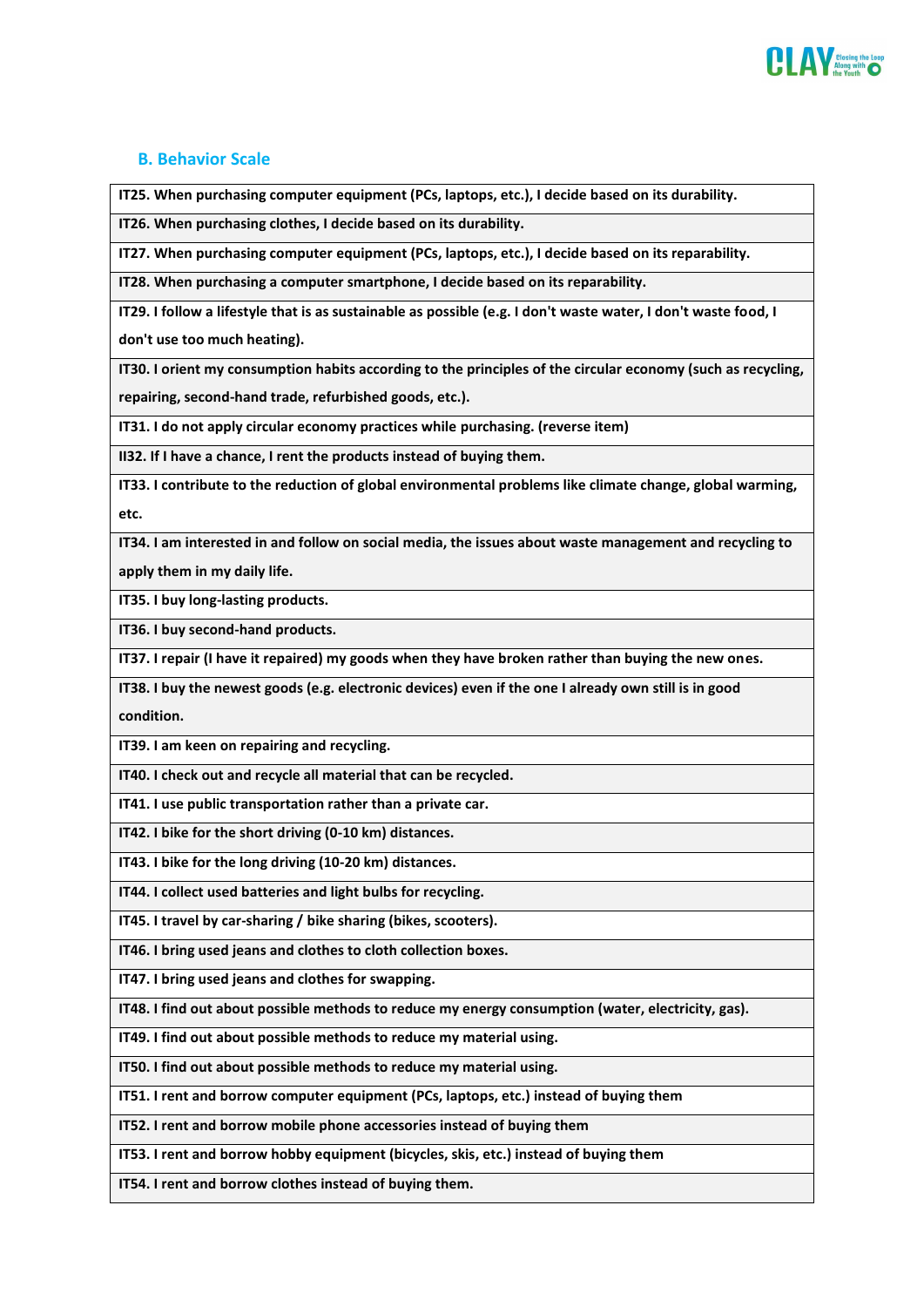

# <span id="page-23-0"></span>**Task 4. Measuring the Validity and Reliability of Index**

The purpose of this output is to develop a valid and reliable index that measures the circular economy perception and behaviors of young people.

# **Method**

## *Sample*

The study group of the research consists of youth living in partner countries and volunteering in the research. The data were collected in 2021. The construct validity of the index was tested with Exploratory Factor Analysis (EFA) and Confirmatory Factor Analysis (CFA).

The collected data was divided into two by random method and EFA with the data from the first sample group, and CFA with the data from the second sample group. In the study, it was planned to reach at least five times more the sample size of the sample size for both EFA and CFA.

In this framework, usable data was collected from 780 youth for EFA and DFA.

## *Development of the Data Collection Tool*

In the development of CLAY Index, the literature has been scanned in detail and the outputs of IO2 have been used and items have been written accordingly. At the end of this study, an 54-item question pool was created. The scale with five likert-type response options is answered in (1) totally disagree, (5) totally agree.

The items in the question pool were presented to the opinion of 22 experts who are competent in the field for scope validity and rearranged in line with the suggestions received. Later, index was presented to the opinion of 187 youth in terms of features such as understandability and easy response. Taking into consideration these opinions, the index, which has been revised as 54 items, is ready for the data collection phase.

#### *Data Analysis*

In determining the validity of CLAY Index, firstly exploratory factor analysis (EFA) was applied, and then confirmatory factor analysis (CFA) was applied to determine whether the structure in question was valid.

In determining the normality of the distribution, skewness and kurtosis coefficients were examined. It was seen that these values are between +1 and -1. In determining the extreme values, Z and Mahalanobis calculated the distances. According to Z values greater than + 3 and less than -3 and .01 significance level, Mahalanobis values above .01 were determined as extreme values and removed from the data set.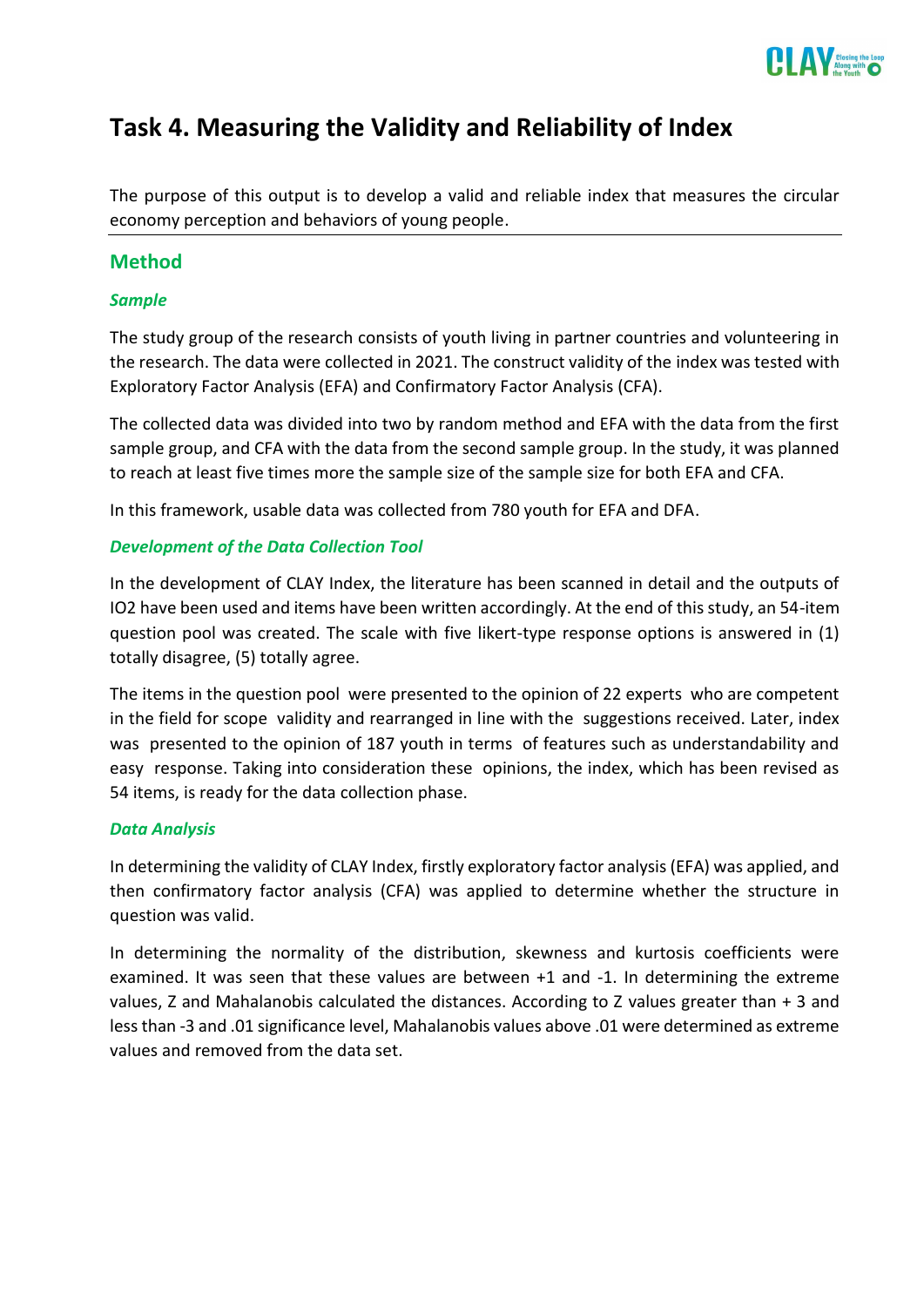

#### *Findings*

In this section, the findings related to the CLAY Index validity and reliability study are included. During the development of the Index, exploratory and confirmatory factor analysis and then reliability analyzes were applied over the data collected from the participants.

#### *Findings Related to Exploratory Factor Analysis (EFA) – Perception*

Kaiser Meyer Olkin (KMO) value and Bartlett Sphericity Test examined the data to determine whether the data were suitable for factor analysis. KMO value is .91 and Bartlett Sphericity Test  $[x2 = 3202.65; p = .00$  and df =276] was found significant.

These values show that the data are suitable for factoring. Exploratory Factor Analysis (EFA) was applied to ensure the structural validity of the measuring tool. Basic components analysis was applied while performing EFA. The scree plot based on the eigenvalues of the factors and the contribution of each factor to the total variance were examined and the scale was decided to be three-factor and the data were analyzed through the three-factor structure.

The criterion was based on the fact that factor loadings are greater than .40 and the difference between the factor loads of items that give high load to more than one factor is at least .10.

| <b>Items</b>               | F <sub>1</sub> | F <sub>2</sub> | F <sub>3</sub>          |
|----------------------------|----------------|----------------|-------------------------|
| IT1                        | 0,702          |                |                         |
| IT <sub>2</sub>            | 0,632          |                |                         |
| IT <sub>3</sub>            | 0,807          |                |                         |
| IT4                        | 0,769          |                |                         |
| IT <sub>6</sub>            | 0,545          |                |                         |
| <b>IT18</b>                | 0,545          |                |                         |
| IT7                        |                | 0,508          |                         |
| IT <sub>8</sub>            |                | 0,522          |                         |
| <b>IT10</b>                |                | 0,532          |                         |
| IT11                       |                | 0,575          |                         |
| <b>IT12</b>                |                | 0,612          |                         |
| <b>IT13</b>                |                | 0,625          |                         |
| <b>IT14</b>                |                |                | 0,691                   |
| IT15                       |                |                | 0,525                   |
| <b>IT16</b>                |                |                | 0,671                   |
| <b>IT17</b>                |                |                | 0,639                   |
| <b>IT19</b>                |                |                | 0,537                   |
| <b>IT20</b>                |                |                | 0,731                   |
| IT21                       |                |                | 0,62                    |
| <b>IT22</b>                |                |                | 0,669                   |
| IT <sub>23</sub>           |                |                | 0,532                   |
| IT24                       |                |                | 0,534                   |
| <b>Explained Variances</b> | %15.5          | %13.9          | (Total= %49.8)<br>%20.4 |

**Table 3. Exploratory Factor Analysis Results of Perception**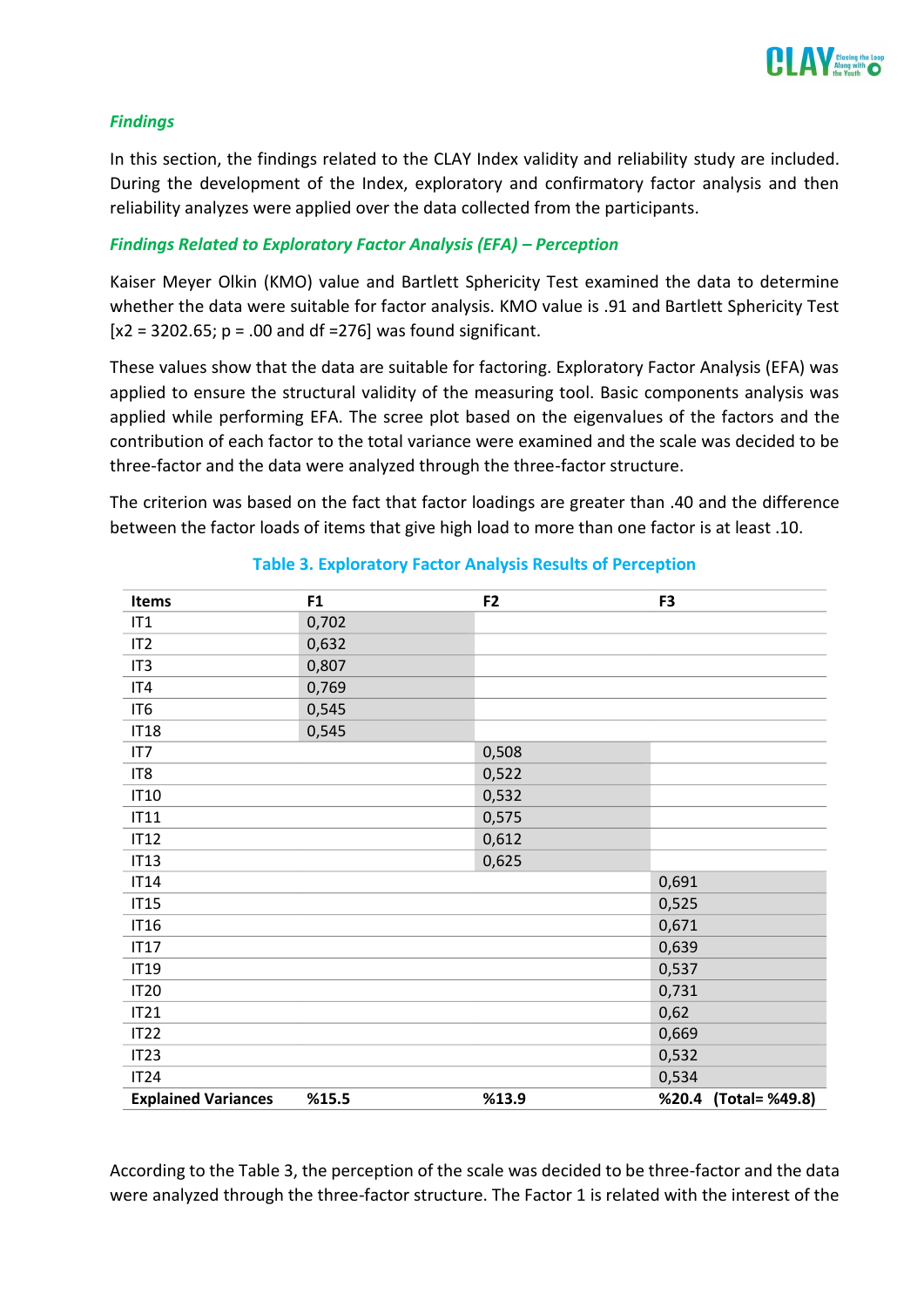

Circular Economy, the Factor 2 is related with the knowledge of Circular Economy and the Factor 3 is related with the knowledge of Reuse/Reproduce/Regenerate.





# *Findings Related to Exploratory Factor Analysis (EFA) – Behavior*

Kaiser Meyer Olkin (KMO) value and Bartlett Sphericity Test examined the data to determine whether the data were suitable for factor analysis. KMO value is .88 and Bartlett Sphericity Test  $[x2 = 4422.46; p = .00$  and df =435] was found significant.

These values show that the data are suitable for factoring. Exploratory Factor Analysis (EFA) was applied to ensure the structural validity of the measuring tool. Basic components analysis was applied while performing EFA. The scree plot based on the eigenvalues of the factors and the contribution of each factor to the total variance were examined and the scale was decided to be five-factor and the data were analyzed through the five-factor structure.

The criterion was based on the fact that factor loadings are greater than .40 and the difference between the factor loads of items that give high load to more than one factor is at least .10.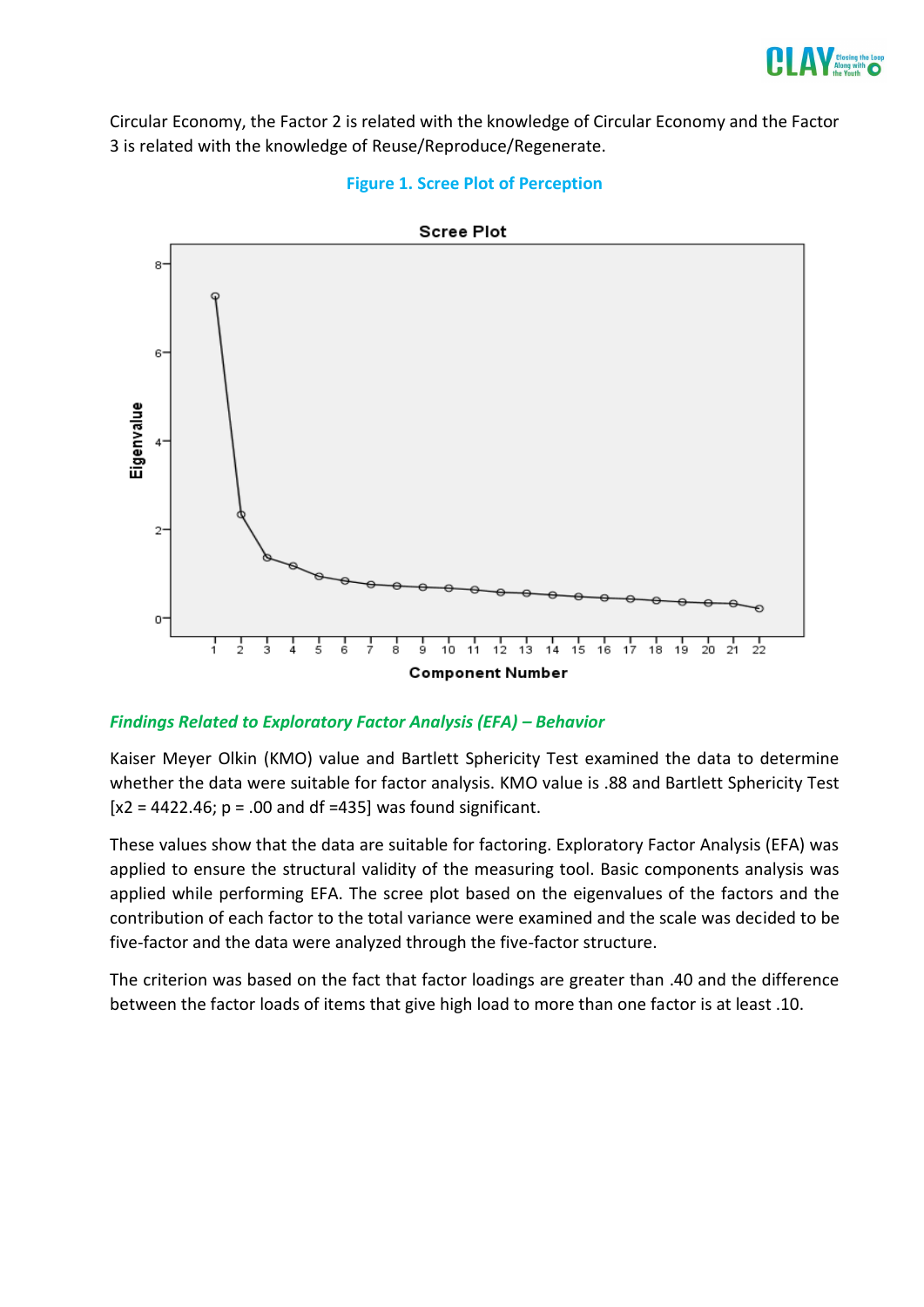

| <b>Items</b>     | F <sub>1</sub> | F <sub>2</sub> | F <sub>3</sub> | F4    | F <sub>5</sub>    |
|------------------|----------------|----------------|----------------|-------|-------------------|
| <b>IT 25</b>     | 0,655          |                |                |       |                   |
| <b>IT 26</b>     | 0,685          |                |                |       |                   |
| <b>IT 27</b>     | 0,833          |                |                |       |                   |
| <b>IT28</b>      | 0,832          |                |                |       |                   |
| <b>IT29</b>      |                | 0,566          |                |       |                   |
| IT33             |                | 0,805          |                |       |                   |
| IT34             |                | 0,608          |                |       |                   |
| <b>IT36</b>      |                |                | 0,421          |       |                   |
| <b>IT39</b>      |                |                | 0,472          |       |                   |
| <b>IT40</b>      |                |                | 0,636          |       |                   |
| <b>IT44</b>      |                |                | 0,617          |       |                   |
| <b>IT46</b>      |                |                | 0,773          |       |                   |
| <b>IT49</b>      |                |                | 0,679          |       |                   |
| <b>IT50</b>      |                |                | 0,818          |       |                   |
| <b>IT41</b>      |                |                |                | 0,662 |                   |
| <b>IT42</b>      |                |                |                | 0,775 |                   |
| <b>IT43</b>      |                |                |                | 0,639 |                   |
| <b>IT47</b>      |                |                |                |       | 0,74              |
| IT51             |                |                |                |       | 0,77              |
| <b>IT52</b>      |                |                |                |       | 0,845             |
| <b>IT54</b>      |                |                |                |       | 0,722             |
| <b>Explained</b> | %12.7          | %9.0           | %16.9          | %8.6  | %13.1 (Total= %60 |
| <b>Variances</b> |                |                |                |       |                   |

#### **Table 4 - Exploratory Factor Analysis Results of Behavior**

According to the Table 4, the behavior of the scale was decided to be five-factor and the data were analyzed through the five-factor structure. The Factor 1 is related with the tendency to use long lasting; the Factor 2 is related with circular lifestyle behaviors; the Factor 3 is related with circular transportation behavior; the Factor 4 is related with the behavior of Reuse/Reproduce/Regenerate and the Factor 5 is related with second hand usage.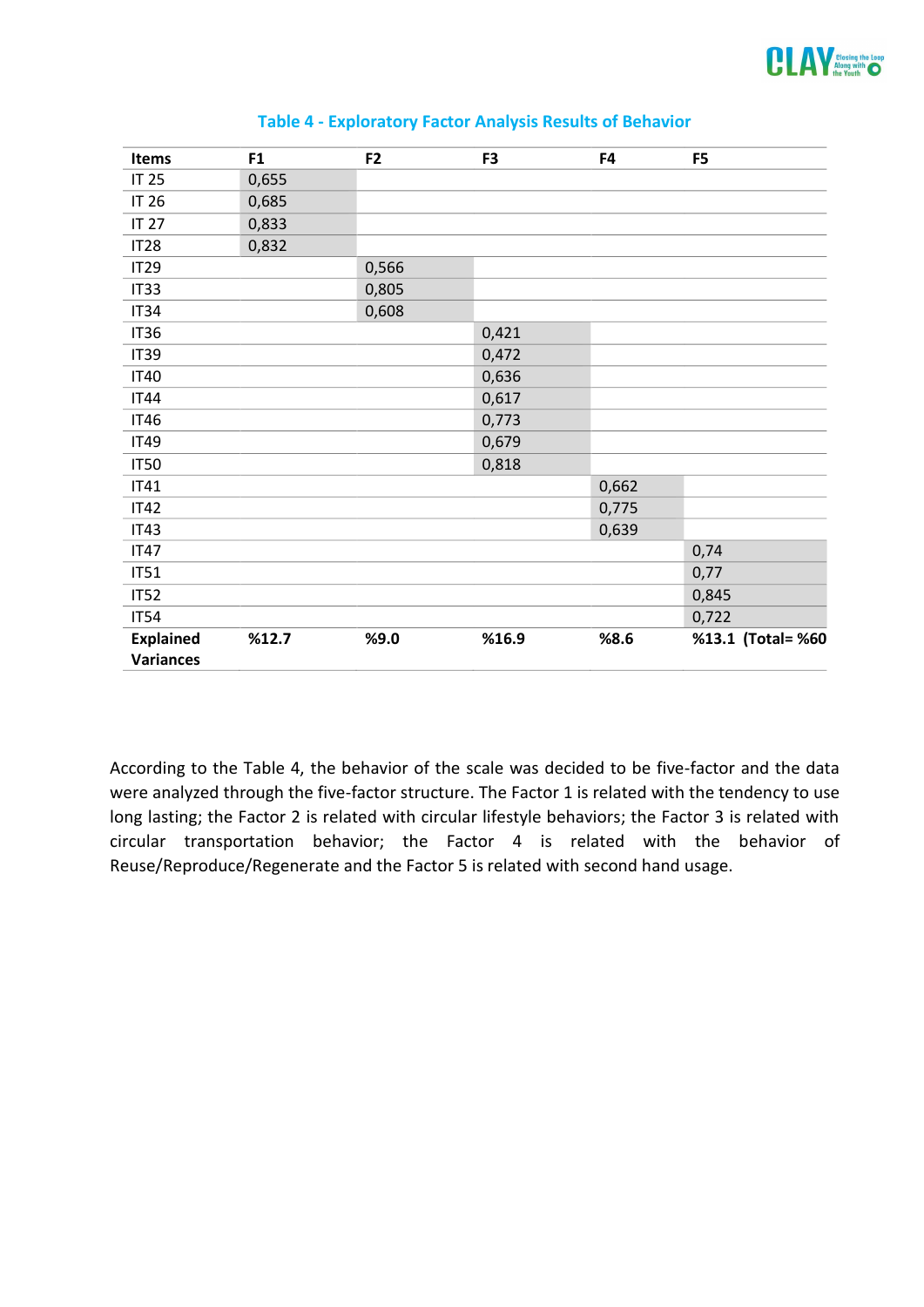





## **Findings on the Reliability of CLAY Index**

Cronbach's Alfa internal consistency coefficient was examined for the reliability of CLAY Index. Results regarding the reliability of CLAY are presented in Table 5 and Table 6. These tables shows the CLAY Reliability Results both for perception and behavior.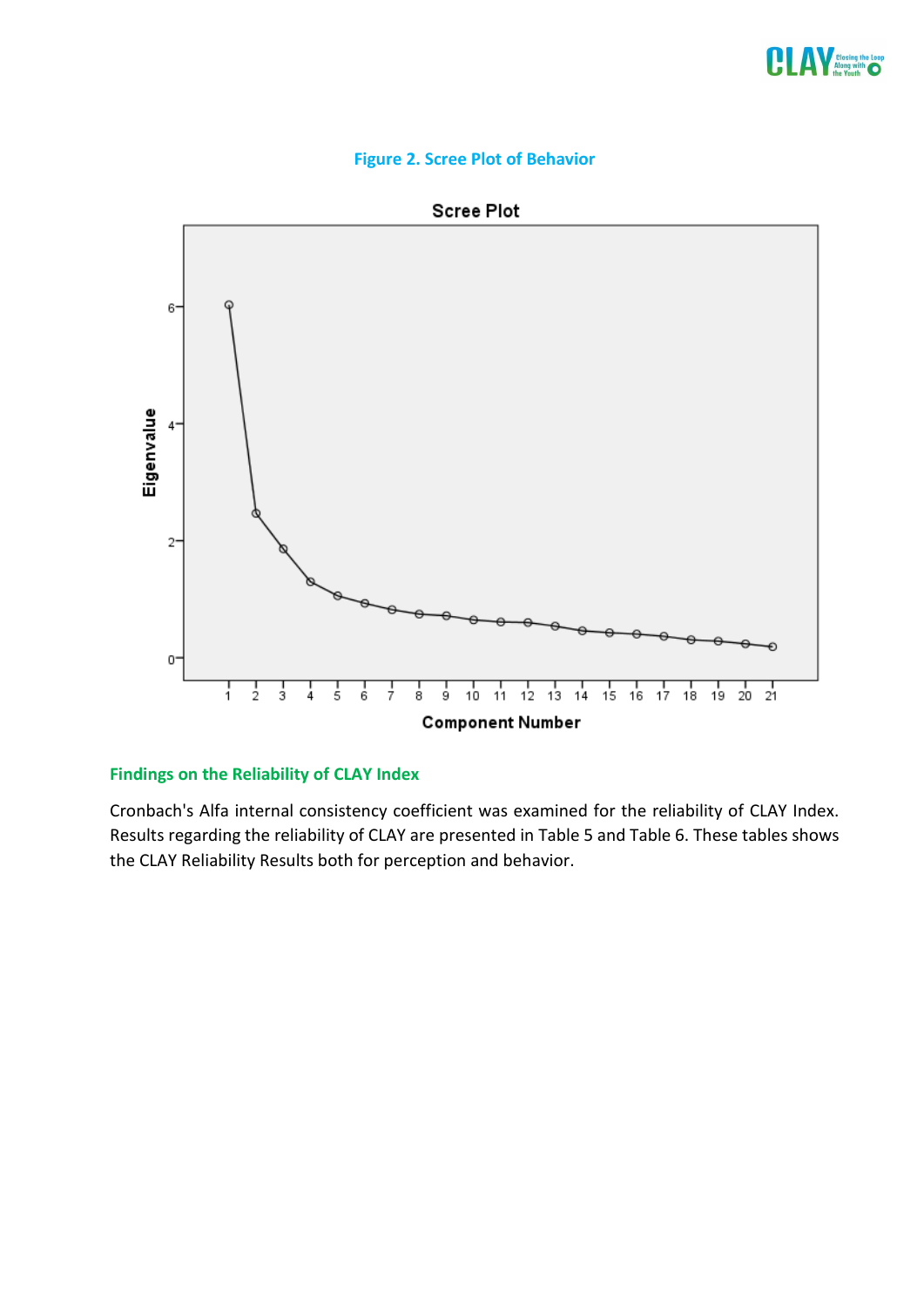

| Dimensions                       | Item No          | Cronbach's Alfa |
|----------------------------------|------------------|-----------------|
| The Interest of Circular Economy | IT1              | .80             |
|                                  | IT <sub>2</sub>  |                 |
|                                  | IT <sub>3</sub>  |                 |
|                                  | IT4              |                 |
|                                  | IT6              |                 |
|                                  | <b>IT18</b>      |                 |
| The Knowledge of Circular        | IT7              | .68             |
| <b>Economy</b>                   | IT <sub>8</sub>  |                 |
|                                  | <b>IT10</b>      |                 |
|                                  | IT11             |                 |
|                                  | IT12             |                 |
|                                  | IT13             |                 |
| The Knowledge of                 | <b>IT14</b>      | .84             |
| Reuse/Reproduce/Regenerate       | IT15             |                 |
|                                  | <b>IT16</b>      |                 |
|                                  | IT17             |                 |
|                                  | <b>IT19</b>      |                 |
|                                  | <b>IT20</b>      |                 |
|                                  | IT21             |                 |
|                                  | IT22             |                 |
|                                  | IT <sub>23</sub> |                 |
|                                  | IT <sub>24</sub> |                 |
|                                  |                  | Total: .88      |

# **Table 5. CLAY Reliability Results for Perception**

# **Table 6. CLAY Reliability Results for Behavior**

| IT <sub>25</sub>  | .74        |
|-------------------|------------|
| IT <sub>26</sub>  |            |
| IT <sub>27</sub>  |            |
| IT <sub>28</sub>  |            |
| IT <sub>29</sub>  | .65        |
| IT <sub>3</sub> 3 |            |
| IT <sub>34</sub>  |            |
| IT41              | .64        |
| IT42              |            |
| IT43              |            |
| IT36              | .72        |
| IT <sub>39</sub>  |            |
| <b>IT40</b>       |            |
| IT44              |            |
| <b>IT46</b>       |            |
| IT49              |            |
| IT50              |            |
| IT47              | .67        |
| IT51              |            |
| IT52              |            |
| IT54              |            |
|                   | Total: .81 |
|                   |            |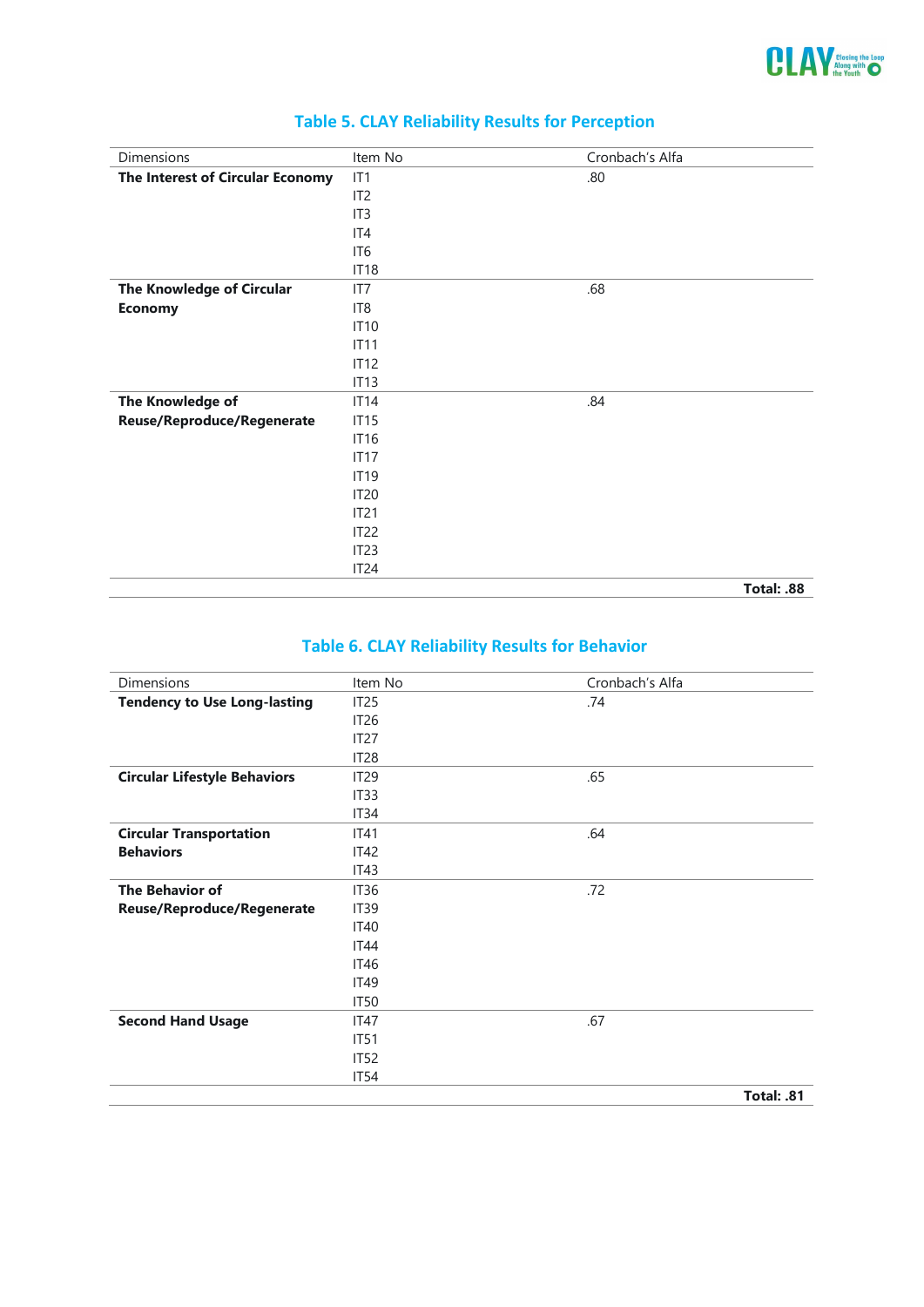

#### **Findings Related to Confirmatory Factor Analysis (CFA) – Perception**

When the findings obtained from the CFA were evaluated, the χ2 / sd was found 1.55.

CFA was applied to test the structure that emerged as a result of EFA. Model fit values are presented below:

#### **Factor 1 – The Interest of Circular Economy**

- IT1. I have an interest in circular economy
- IT2. I know what circular economy is about.
- IT3. I am interested in circular economy practices at a global level.
- IT4. I am interested in circular economy practices at my country level.
- IT6. I know the meaning of the circular economy labels (ecolabel).
- IT18. I am aware that my country is working for the development of a circular economy.

#### **Factor 2 – The Knowledge of Circular Economy**

- IT7. The products and services design is an important feature of a circular economy.
- IT8. Digital technology plays an important role in the circular economy.
- IT10. Business models\* need to be re-thought for the circular economy.
- IT11. Waste needs to be used as a resource in a circular economy.
- IT12. A circular economy needs to be based on regenerative resources.
- IT13. Collaboration and cooperation are the main features of a circular economy.

#### **Factor 3 – The Knowledge of Reuse/Reproduce/Regenerate**

- IT14. I know the appropriate recycling process will reduce the waste of natural resources.
- IT15. Within a circular economy, "zero waste" is the target and the added value.
- IT16. I know the importance of separating waste at the household level for the circular economy.
- IT17. I am aware that reuse is among the good practices (applications) of the circular economy.
- IT19. I am aware that electronic waste (e-waste) can be recovered to generate new materials.
- IT20. I am aware that plastics and packaging can be recovered and reused (to generate new materials).
- IT21. I am aware that in the agricultural and food sector waste can be reduced and circularity increased.
- IT22. I am aware that in the fashion and clothing sector waste can be reduced and circularity increased.

IT23. I am aware of the extent to which the Internet is contributing to the development and management of the circular economy.

IT24. I am aware of the benefits deriving from the efficient use of natural resources for a circular economy.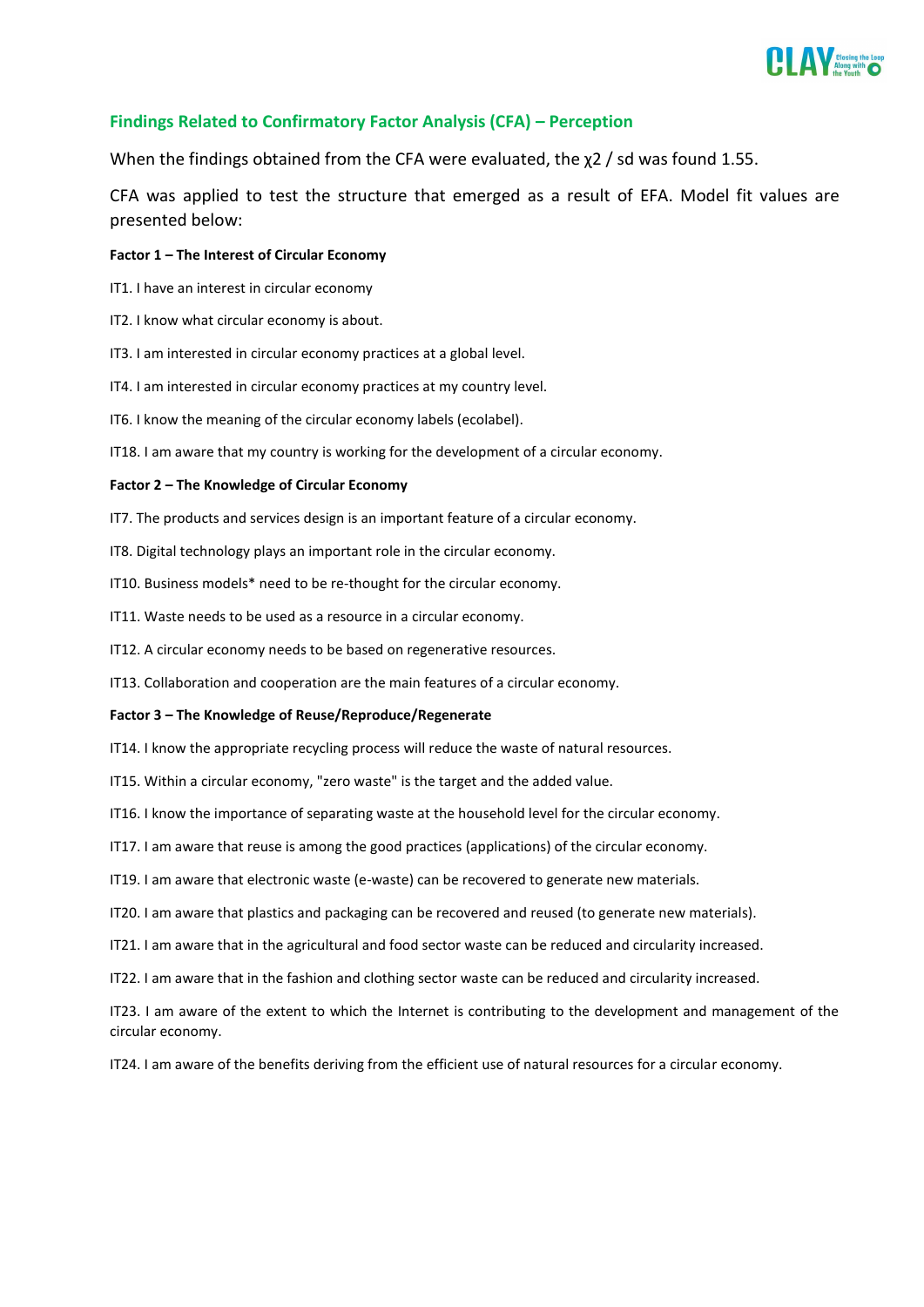



# **Figure 3 - Confirmatory Factor Analysis (CFA) Model of Perception**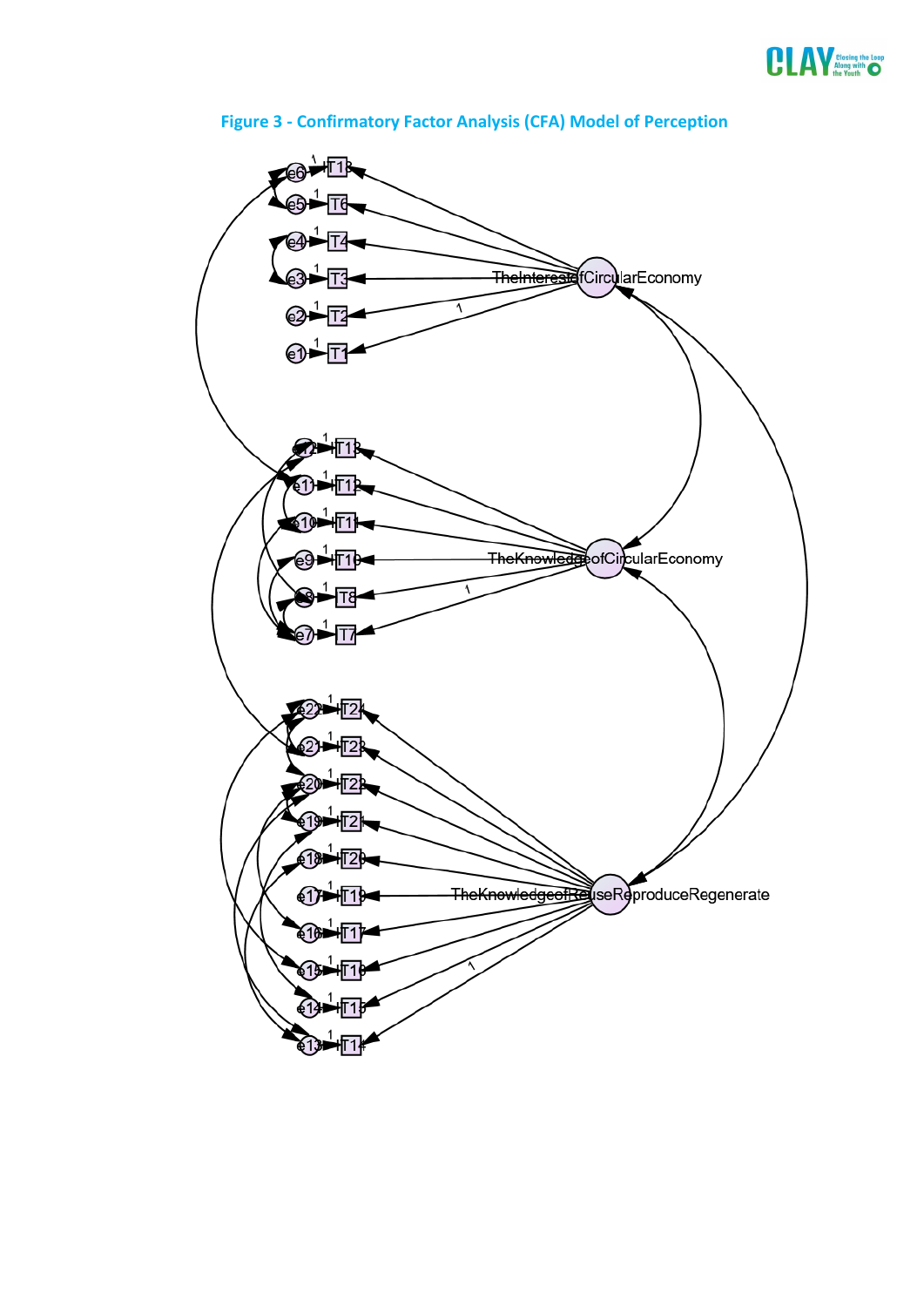

#### **Findings Related to Confirmatory Factor Analysis (CFA) – Behavior**

When the findings obtained from the CFA were evaluated, the  $\chi$ 2 / sd was found 1.59. CFA was applied to test the structure that emerged as a result of EFA. Model fit values are presented below:

#### **Factor1- Tendency to Use Long Lasting**

IT25. When purchasing computer equipment (PCs, laptops, etc.), I decide based on its durability.

IT26. When purchasing clothes, I decide based on its durability.

IT27. When purchasing computer equipment (PCs, laptops, etc.), I decide based on its reparability.

IT28. When purchasing a computer smartphone, I decide based on its reparability.

#### **Factor 2- Circular Lifestyle Behaviors**

IT29. I follow a lifestyle that is as sustainable as possible (e.g. I don't waste water, I don't waste food, I don't use too much heating).

IT33. I contribute to the reduction of global environmental problems like climate change, global warming, etc.

IT34. I am interested in and follow on social media, the issues about waste management and recycling to apply them in my daily life.

#### **Factor 3- Circular Transportation Behavior**

IT41. I use public transportation rather than a private car.

IT42. I bike for the short driving (0-10 km) distances.

IT43. I bike for the long driving (10-20 km) distances.

#### **Factor4- The Behavior of Reuse/Reproduce/Regenerate**

- IT36. I buy second-hand products.
- IT39. I am keen on repairing and recycling.
- IT40. I check out and recycle all material that can be recycled.
- IT44. I collect used batteries and light bulbs for recycling.
- IT46. I bring used jeans and clothes to cloth collection boxes.
- IT49. I find out about possible methods to reduce my material using.
- IT50. I find out about possible methods to reduce my material using.

#### **Factor 5- Second Hand Usage**

- IT47. I bring used jeans and clothes for swapping.
- IT51. I rent and borrow computer equipment (PCs, laptops, etc.) instead of buying them
- IT52. I rent and borrow mobile phone accessories instead of buying them
- IT54. I rent and borrow clothes instead of buying them.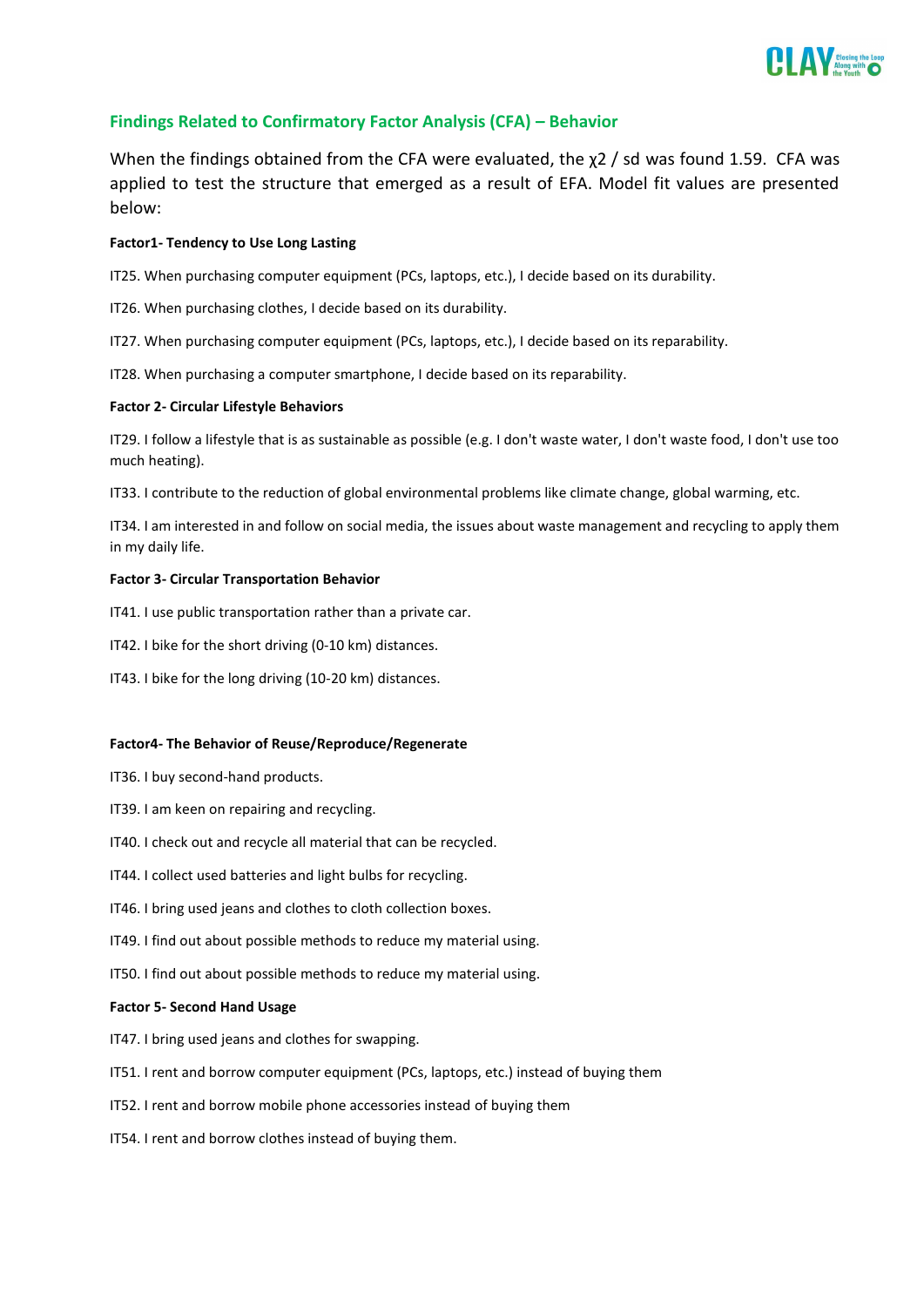



# **Figure 4 - Confirmatory Factor Analysis (CFA) Model of Behavior**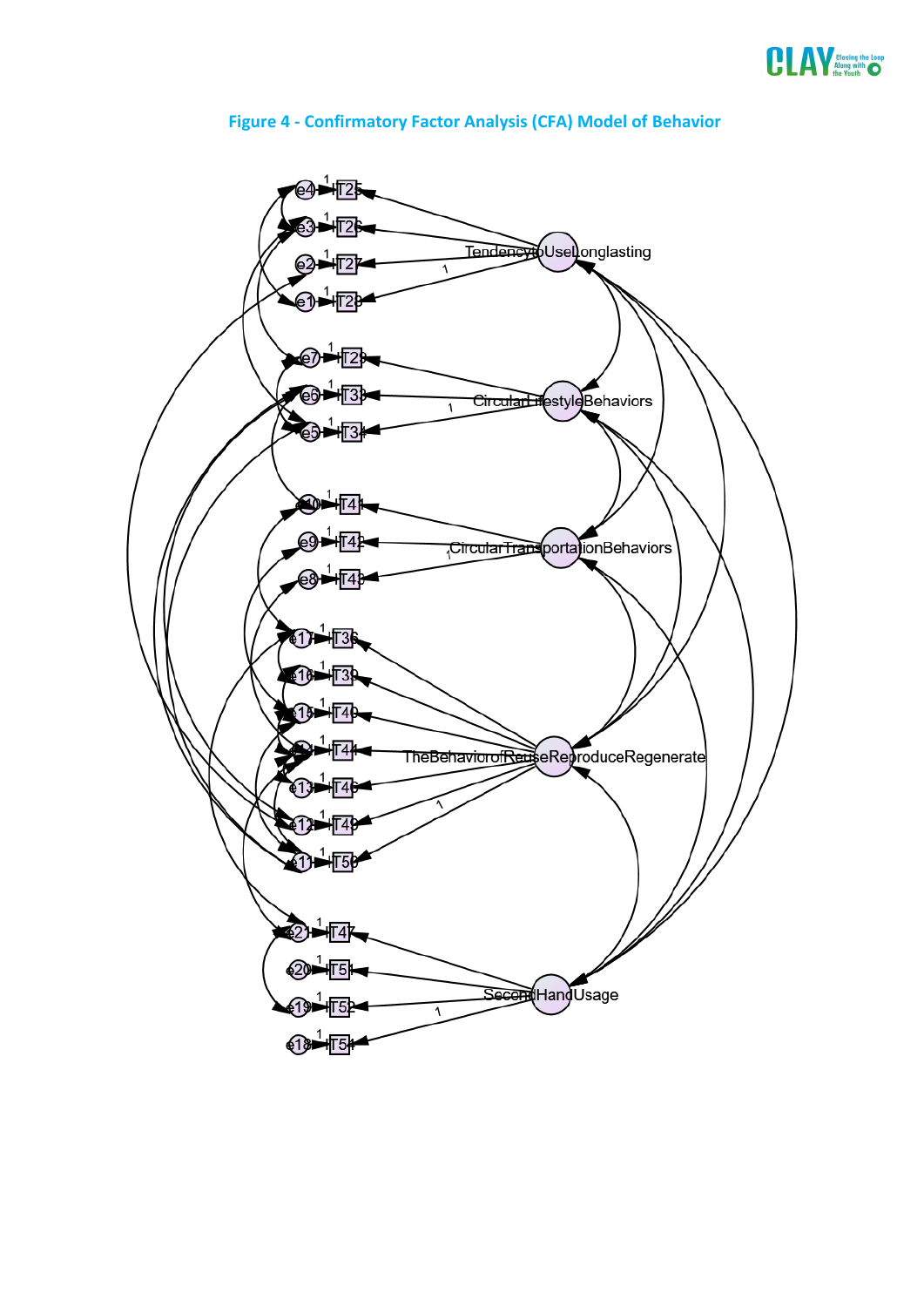

| <b>Fit Indices Results</b> | Good Fit    | Acceptable Fit | Perception | <b>Behavior</b> |
|----------------------------|-------------|----------------|------------|-----------------|
| X2/sd                      | ≤3          | $\leq$ 3-4     | 1.569      | 1.576           |
| <b>NFI</b>                 | $\geq 0.95$ | $0.94 - 0.90$  | .875       | .880            |
| TLI                        | $\geq 0.95$ | $0.94 - 0.90$  | .939       | .934            |
| IFI                        | $\geq 0.95$ | $0.94 - 0.90$  | .951       | .952            |
| <b>CFI</b>                 | $\geq 0.97$ | $\geq 0.95$    | .950       | .951            |
| <b>RMSEA</b>               | ≤0.05       | $0.06 - 0.08$  | .043       | .044            |
| <b>GFI</b>                 | $\geq 0.90$ | 0.89-0.85      | .920       | .927            |
| <b>AGFI</b>                | $\geq 0.90$ | 0.89-0.85      | .893       | .893            |
| <b>RMR</b>                 | ≤ $0.05$    | $0.06 - 0.08$  | .055       | .08             |

#### **Table 7. Fit Indices Results of CLAY Index**

#### **Extracted Items in the Pool**

The following items were extracted from the item pool, since they were not working during data analysis period.

IT5. I am aware of global environmental problems like climate change, global warming, etc.

IT9. Supporting the use of goods produced with recycled materials is a central aspect of the circular economy.

IT30. I orient my consumption habits according to the principles of the circular economy (such as recycling, repairing, second-hand trade, refurbished goods, etc.).

IT31. I do not apply circular economy practices while purchasing. (reverse item)

IT32. If I have a chance, I rent the products instead of buying them.

IT35. I buy long-lasting products.

IT37. I repair (I have it repaired) my goods when they have broken rather than buying the new ones.

IT38. I buy the newest goods (e.g. electronic devices) even if the one I already own still is in good condition.

IT45. I travel by car-sharing / bike sharing (bikes, scooters).

IT48. I find out about possible methods to reduce my energy consumption (water, electricity, gas).

IT53. I rent and borrow hobby equipment (bicycles, skis, etc.) instead of buying them.

#### **Calculation Method of CLAY Index**

CLAY Index Score Formula

$$
CS = \frac{(PCS - 43) \times 172}{100}
$$

CS: CLAY Index Score (between 0 to 100)

PCS: Total Score of the Scales (Perception Scale Score + Behavior Scale Score) (between 43 to 215)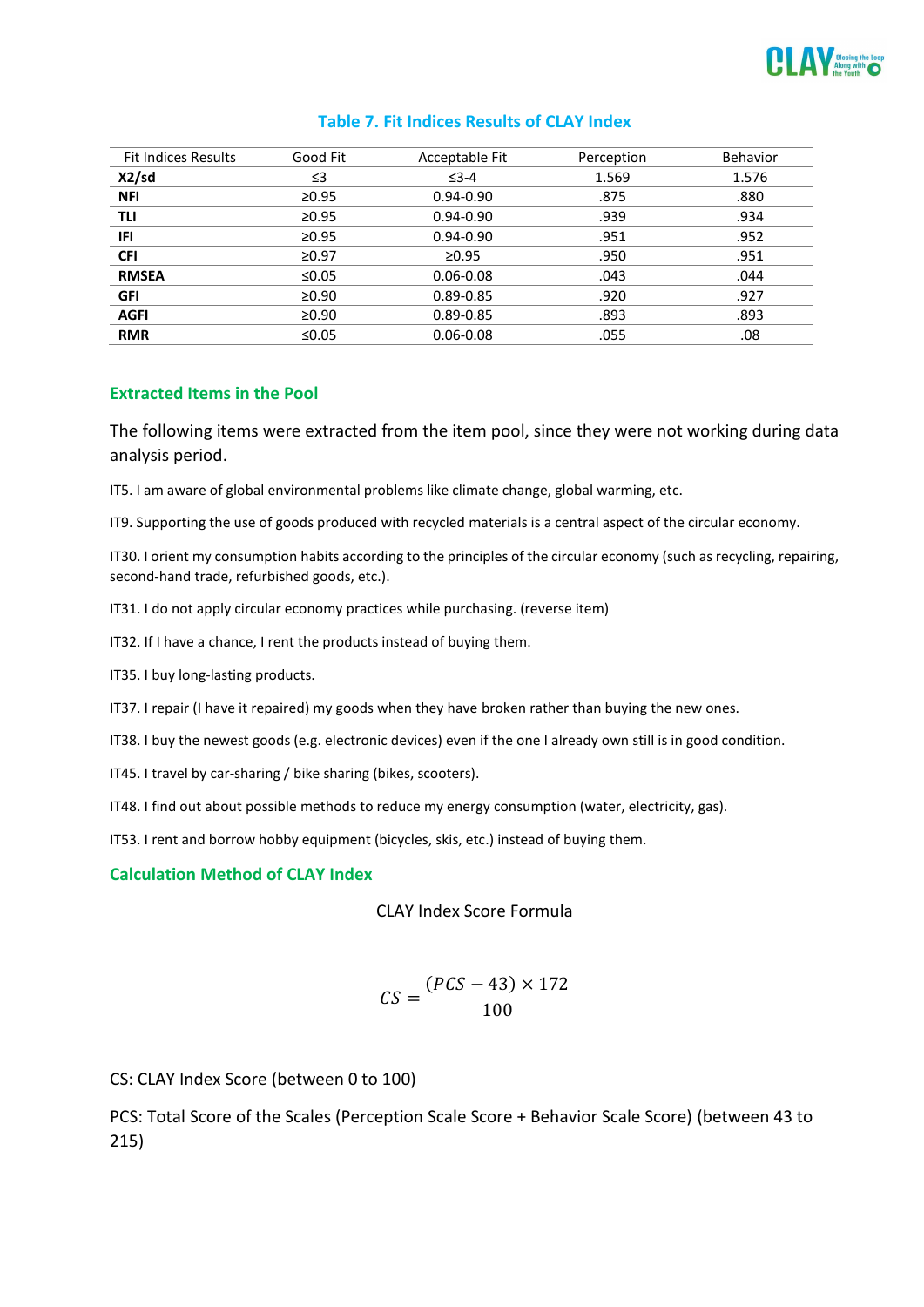

CLAY Index Score Formula is used to obtain a standardized score in the 0-100 range. CLAY Index is formed by the combination of two indicators. These indicators are perception and behavior scales. CLAY Index is the standardized expression of the total score obtained from these two scales in the range of 0 - 100. There are 22 and 21 items in the scales scored between 1-5 Likert type, respectively. On the Likert scale, 1 option in the PCS corresponds to 1 point, and 5 option to 5 points. In scale scoring, a participant who marks 5 options for each item gets 215 points in total, while a participant who marks 1 option for each item gets 43 points in total. While calculating CS, the CS score of a participant who gets 43 points from the scales corresponds to 0 , and the CS score of a participant who gets 215 points from the scales corresponds to 100.

#### **Final Version of CLAY Index**

The final version of the CLAY Index consist of 43 items. These items measure two main and eight sub-dimensions of circular economy perception and behaviors of youth. Table 8 and Table 9 shows the final version of CLAY.

| IT1. I have an interest in circular economy.                                                                  |
|---------------------------------------------------------------------------------------------------------------|
| IT2. I know what circular economy is about.                                                                   |
| IT3. I am interested in circular economy practices at a global level.                                         |
| IT4. I am interested in circular economy practices at my country level.                                       |
| IT5. I know the meaning of the circular economy labels (ecolabel).                                            |
| IT6. The products and services design is an important feature of a circular economy.                          |
| IT7. Digital technology plays an important role in the circular economy.                                      |
| IT8. Business models need to be re-thought for the circular economy.                                          |
| IT9. Waste needs to be used as a resource in a circular economy.                                              |
| IT10. A circular economy needs to be based on regenerative resources.                                         |
| IT11. Collaboration and cooperation are the main features of a circular economy.                              |
| IT12. I know the appropriate recycling process will reduce the waste of natural resources.                    |
| IT13. Within a circular economy, "zero waste" is the target and the added value.                              |
| IT14. I know the importance of separating waste at the household level for the circular economy.              |
| IT15. I am aware that reuse is among the good practices (applications) of the circular economy.               |
| IT16. I am aware that my country is working for the development of a circular economy.                        |
| IT17. I am aware that electronic waste (e-waste) can be recovered to generate new materials.                  |
| IT18. I am aware that plastics and packaging can be recovered and reused (to generate new materials).         |
| IT19. I am aware that in the agricultural and food sector waste can be reduced and circularity increased.     |
| IT20. I am aware that in the fashion and clothing sector waste can be reduced and circularity increased.      |
| IT21. I am aware of the extent to which the Internet is contributing to the development and management        |
| of the circular economy.                                                                                      |
| IT22. I am aware of the benefits deriving from the efficient use of natural resources for a circular economy. |

#### **Table 8. Final Version of CLAY Perception Scale**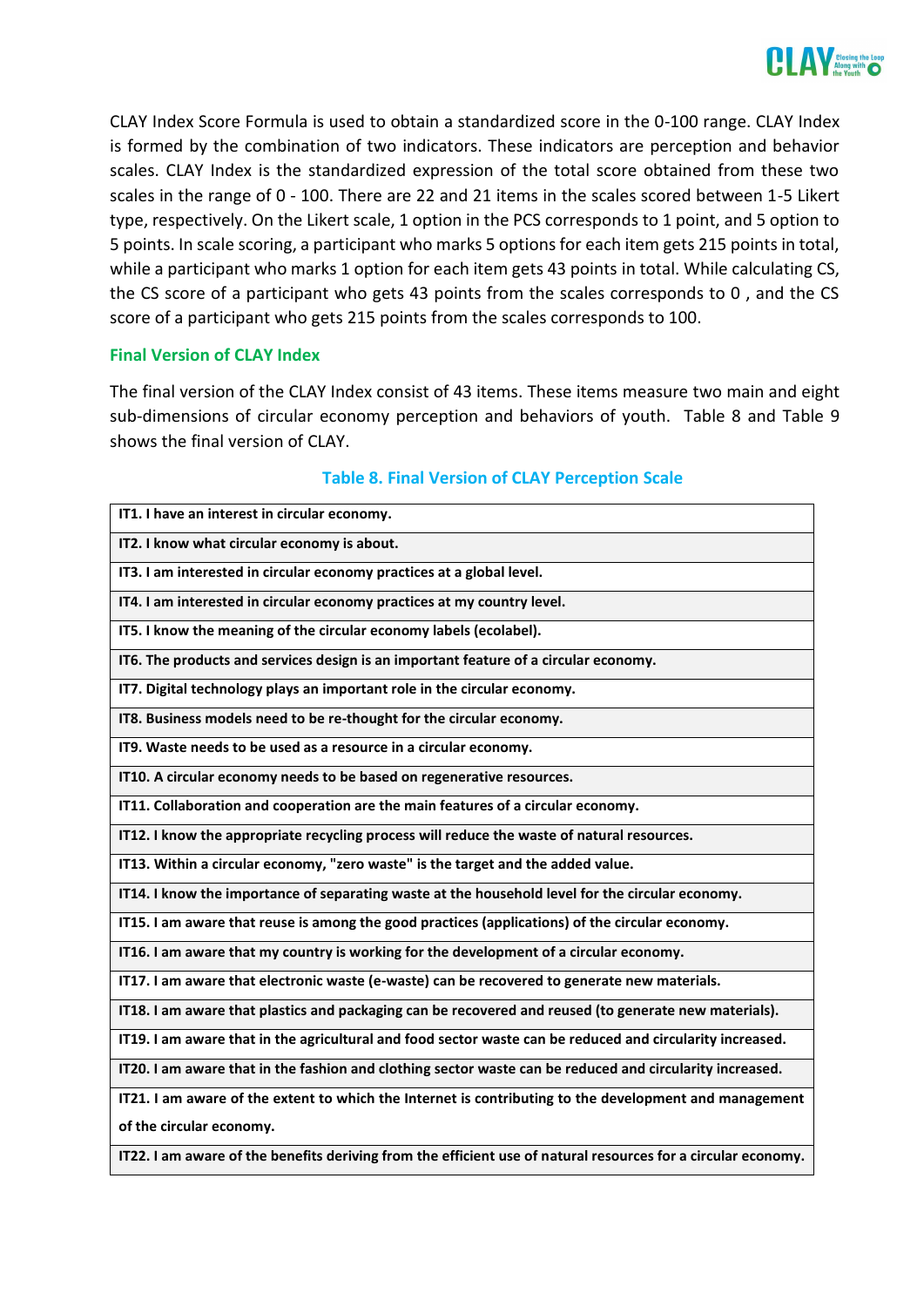

#### **Table 9. Final Version of CLAY Behavior Scale**

**IT23. When purchasing computer equipment (PCs, laptops, etc.), I decide based on its durability.**

**IT24. When purchasing clothes, I decide based on its durability.**

**IT25. When purchasing computer equipment (PCs, laptops, etc.), I decide based on its reparability.**

**IT26. When purchasing a computer smartphone, I decide based on its reparability.**

**IT27. I follow a lifestyle that is as sustainable as possible (e.g. I don't waste water, I don't waste food, I** 

**don't use too much heating).**

**IT28. I contribute to the reduction of global environmental problems like climate change, global warming, etc.**

**IT29. I am interested in and follow on social media, the issues about waste management and recycling to** 

**apply them in my daily life.**

**IT30. I buy second-hand products.**

**IT31. I am keen on repairing and recycling.**

**IT32. I check out and recycle all material that can be recycled.**

**IT33. I use public transportation rather than a private car.**

**IT34. I bike for the short driving (0-10 km) distances.**

**IT35. I bike for the long driving (10-20 km) distances.**

**IT36. I collect used batteries and light bulbs for recycling.**

**IT37. I bring used jeans and clothes to cloth collection boxes.**

**IT38. I bring used jeans and clothes for swapping.**

**IT39. I find out about possible methods to reduce my material using.**

**IT40. I find out about possible methods to reduce my material using.**

**IT41. I rent and borrow computer equipment (PCs, laptops, etc.) instead of buying them**

**IT42. I rent and borrow mobile phone accessories instead of buying them**

**IT34. I rent and borrow clothes instead of buying them.**

#### **The Relation Between Items and Training Modules**

After finalizing two initial steps which are Round 1 and Round 2, SBTC Team has analyzed the findings in accordance with the above analysis the relation between CLAY Index scale (IO2) and training modules (IO3) is presented below: